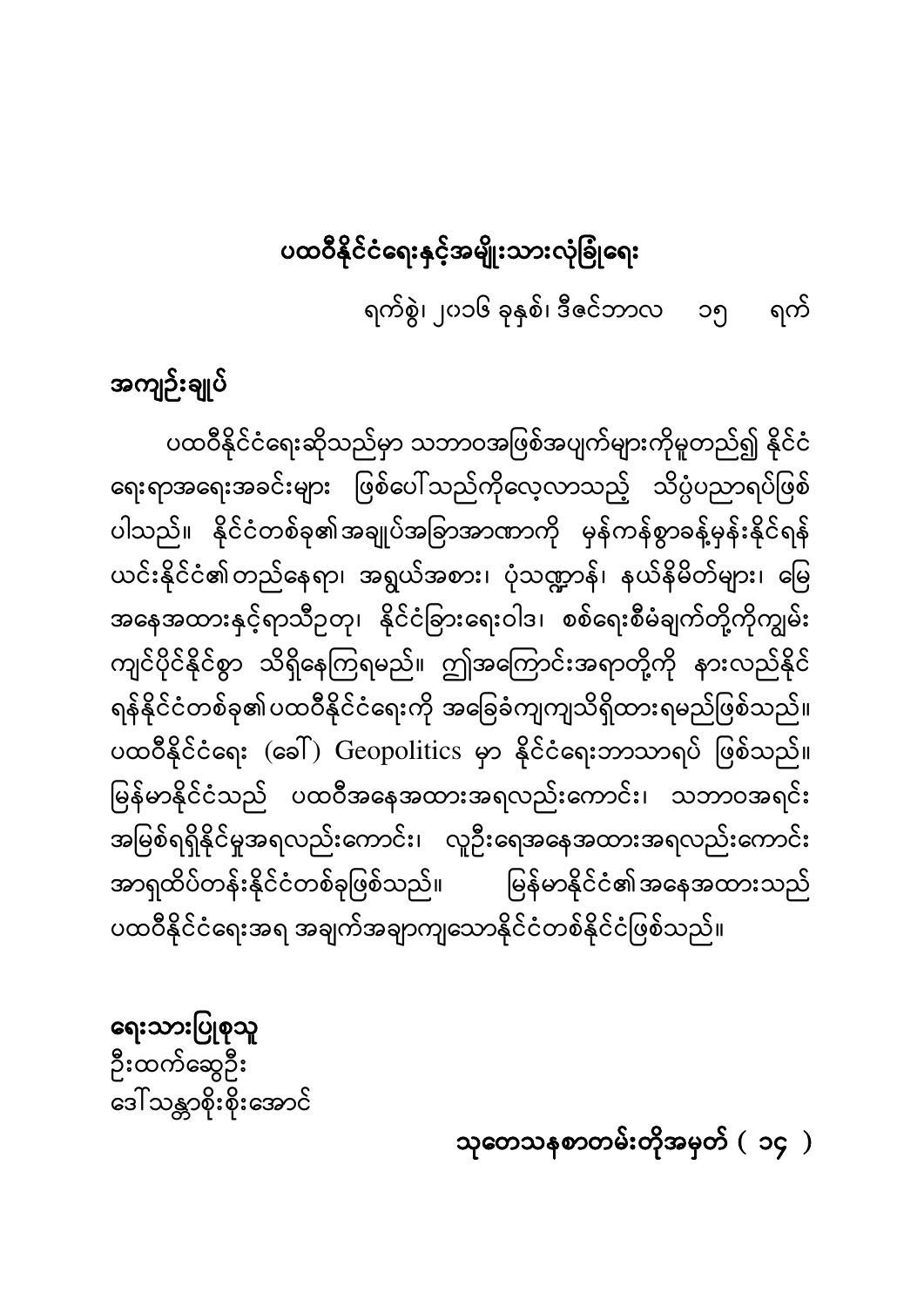| စဉ်            | အကြောင်းအရာ                                           | စာမျက်နှာ                  |        |
|----------------|-------------------------------------------------------|----------------------------|--------|
|                |                                                       | မှ                         | ထိ     |
| $\circ$        | နိဒါန်း                                               | C                          | Э      |
|                | ပထဝီနိုင်ငံရေး                                        | C                          | ၃      |
| $\varsigma$    | <b>Heartland Theory</b>                               | $\varsigma$                | ၆      |
| $\varsigma$    | <b>Rimland Theory</b>                                 | ၆                          | ର      |
| ၅              | <b>Sea Power Theory</b>                               | ၈                          | ၉      |
| ၆              | <b>Land Power Theory</b>                              | ၉                          | ၉      |
| $\gamma$       | နိုင်ငံတော်နှင့် ပထဝီနိုင်ငံရေး                       | ၉                          | ၁၁     |
| $\Omega$       | မြန်မာနိုင်ငံ၏ ပထဝီနိုင်ငံရေးမဟာဗျူဟာအရ               | ၁၁                         | ၁၂     |
|                | အရေးကြီးသော အချက်များ                                 |                            |        |
| ၉              | ပုလဲသွယ်စီမံကိန်း                                     | ၁၂                         | ၁၄     |
| OC             | ထားဝယ်ရေနက်ဆိပ်ကမ်း                                   | ၁၄                         | ၁၅     |
| CC             | တရုတ်-မြန်မ ရေနံသဘာဝဓာတ်ငွေ့ပိုက်လိုင်း               | ၁၅                         | ၁၇     |
| $\overline{O}$ | မြန်မ နိုင်ငံနှင့်အင်အ းကြီးနိုင်ငံများအကြ း   အင်အား | $\mathcal{O}(\mathcal{O})$ | $Cl_1$ |
|                | ချိန်ခွင်လျှာ                                         |                            |        |
| ၁၃             | နိဂုံး                                                | ၂၁                         |        |

မာတိကာ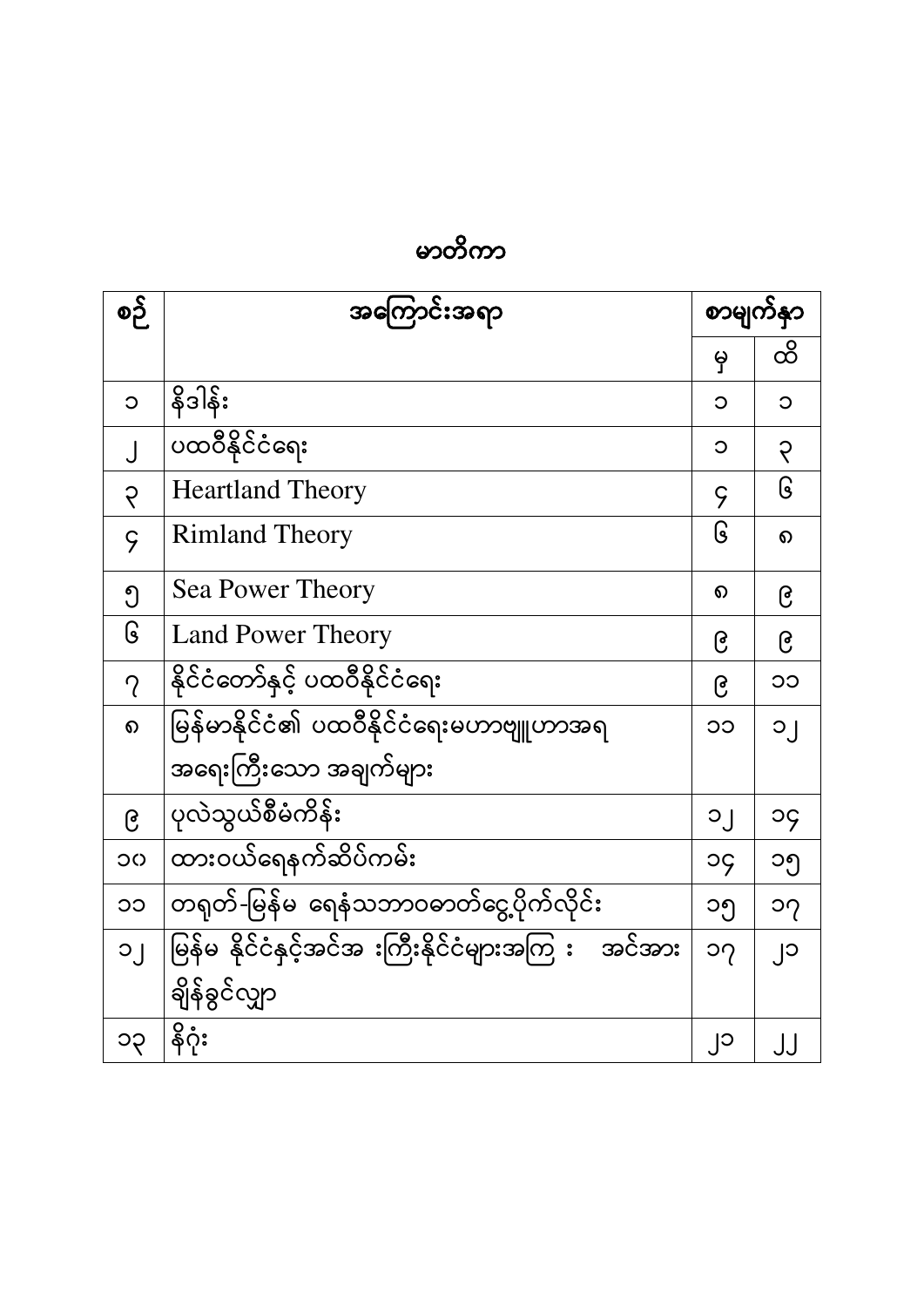## နိဒါန်း

၁။ ပထဝီနိုင်ငံရေးဆိုသည်မှာ နိုင်ငံတစ်ခု၊ ဒေသတစ်ခုအပေါ် ပထဝီဝင် အခြေအနေများ၊ သမိုင်းနောက်ခံအခြေအနေများ၊ နိုင်ငံရေး၊ လူမှုရေး၊ စီးပွားရေးအစရှိသည်အားဖြင့် နိုင်ငံတကာအခြေအနေအရပ်ရပ်တို့အပေါ် လေ့လာသုတေသနပြုသောပညာရပ်ဖြစ်၏။ နိုင်ငံတကာဆက်ဆံရေးတွင် နိုင်ငံခြားရေးမူဝါဒချမှတ်ရန်အတွက် နိုင်ငံရေးပထဝီဝင်အသိပညာနှင့် နည်းနာများကို အသုံးချခြင်းဖြစ်သည်။ $^1$  အမျိုးသားလုံခြုံရေးသည် နိုင်ငံ တစ်နိုင်ငံ၏အစိုးရနှင့်လွှတ်တော်တို့အနေဖြင့် နိုင်ငံနှင့်နိုင်ငံသားတို့ ကြုံတွေ့ရသည့် နိုင်ငံရေး၊ သံတမန်ရေး၊ စီးပွားရေးနှင့်စစ်ရေးဆိုင်ရာ ပြသနာခြိမ်းခြောက်မှု အမျိုးမျိုးမှကာကွယ်ပေးခြင်းဟု အဓိပ္ပါယ်ဖွင့်ဆိုထားပါသည်။ $^2$  မြန်မာနိုင်ငံ ĺ အနေဖြင့် ပထဝီနိုင်ငံရေးအရ ကမ္ဘာ့လူဦးရေအများဆုံးနှင့်အာရှတိုက်၏ အင်အားကြီးနိုင်ငံ(၂)ခုကြားတွင် တည်ရှိနေသည့်အပြင် လူဦးရေပေါက်ကွဲမှုနူန်း ပြင်းထန်သည့် ဘင်္ဂလားဒေ့ရှ်နိုင်ငံနှင့်နယ်နိမိတ်ထိစပ်လျှက်ရှိသောကြောင့် ĺ အမျိုးသားလုံခြုံရေးနှင့်ပတ်သက်ပြီး ပထဝီနိုင်ငံရေးအရ ရှုမြင်သုံးသပ်ရန် လိုအပ်ပါသည်။

### ပထဝီနိုင်ငံရေး

1

၂။ Geopolitics သည် ပထဝီဝင်ဘာသာကိုအသုံးချ၍ လေ့လာသော နိုင်ငံရေးဘာသာရပ်ဖြစ်သည်။ Geopolitics ဟူသောဝေါဟာရကို ဆွီဒင် နိုင်ငံသားပထဝီပညာရှင်ရှယ်လင်ဆိုသူက တီထွင်သုံးစွဲခဲ့သည်။ Geopolitics ဟူသောဝေါဟာရကို အောက်ပါအဓိပ္ပာယ်မူကွဲအမျိုးမျိုးဖြင့် ဖွင့်ဆိုကြသည်-

<sup>&</sup>lt;sup>1</sup> <https://en.wikipedia.org/wiki/Geopolitics>

<sup>&</sup>lt;sup>2</sup>[https://en.wikipedia.org/wiki/National\\_security](https://en.wikipedia.org/wiki/National_security)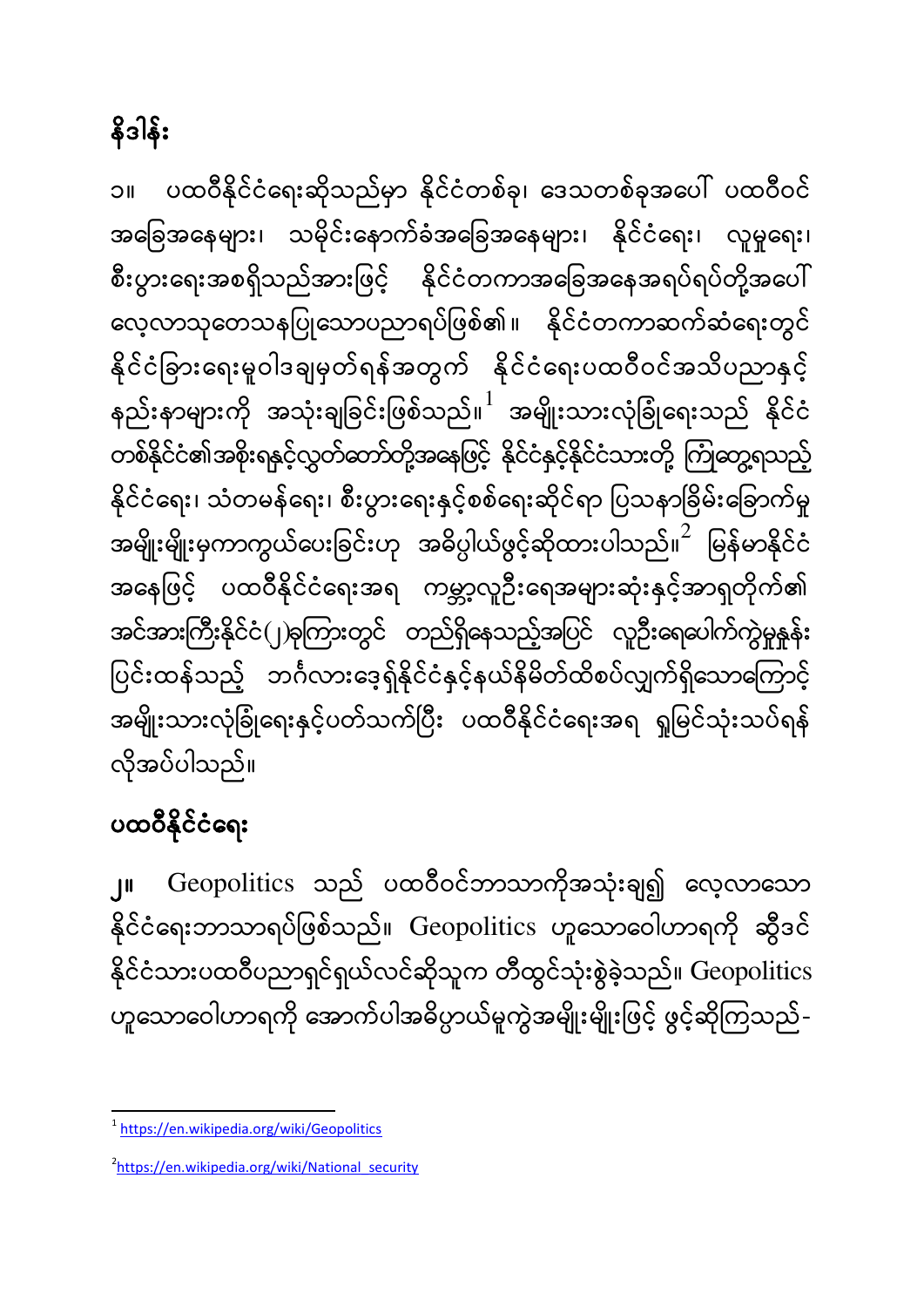(က) နိုင်ငံရေးနှင့် ပထဝီတည်ရှိပုံတို့အကြားဆက်နွယ်မှု ကိုလေ့လာ (Relation between Politics and Territory)

- (ခ) နယ်မြေဒေသတစ်ခု၏ ရှေ့အလားအလာကို ခန့်မှန်းဆန်းစစ် တွက်ချက်ခြင်းနှင့် ယင်းနယ်မြေဒေသတွင် နိုင်ငံရေးတန်ခိုး ဩဇာကိုအသုံးပြုခြင်းအတတ်ပညာ၊ (comprises the art and practice of analyzing, prescribing, forecasting and the using of political power over a given territory)
- (ဂ) နိုင်ငံရေးတွင် ပထဝီအနေအထားကို အခွင့်အရေးယူအသုံးချခြင်း၊

၃။ နိုင်ငံတစ်ခုအားလေ့လာသုံးသပ်ရာတွင် အောက်ပါရှု့ထောင့်ငါးစုံမှ လေ့လာသုံးသပ်ရမည်ဖြစ်ကြောင်း ရှယ်လင်ကတင်ပြခဲ့သည်-

 $($ က) ပထဝီနိုင်ငံရေး၊

- (ခ) လူဦးရေနိုင်ငံရေး ၊
- $( 0 )$  ဘောဂနိုင်ငံရေး ၊
- (ယ) လူမှုနိုင်ငံရေး၊
- (င) အုပ်ချုပ်မှုနိုင်ငံရေး။

၄။ ရယ်လင်တင်ပြခဲ့သော နိုင်ငံတစ်ခုအားလေ့လာသုံးသပ်ရာ ရူထောင့်စုံ တွင် ပထဝီနိုင်ငံရေးသည် ပထမဆုံးအချက်တွင် ပါဝင်နေသည်။ ထို့ကြောင့် ပထဝီနိုင်ငံရေးသည် နိုင်ငံနှင့်နိုင်ငံရေးကို လေ့လာရာတွင်အရေးကြီးသည့် ပညာရပ်ဖြစ်ကြောင်း သိသာထင်ရှားသည်။ ပထဝီဝင်ပညာရပ်သည် နိုင်ငံ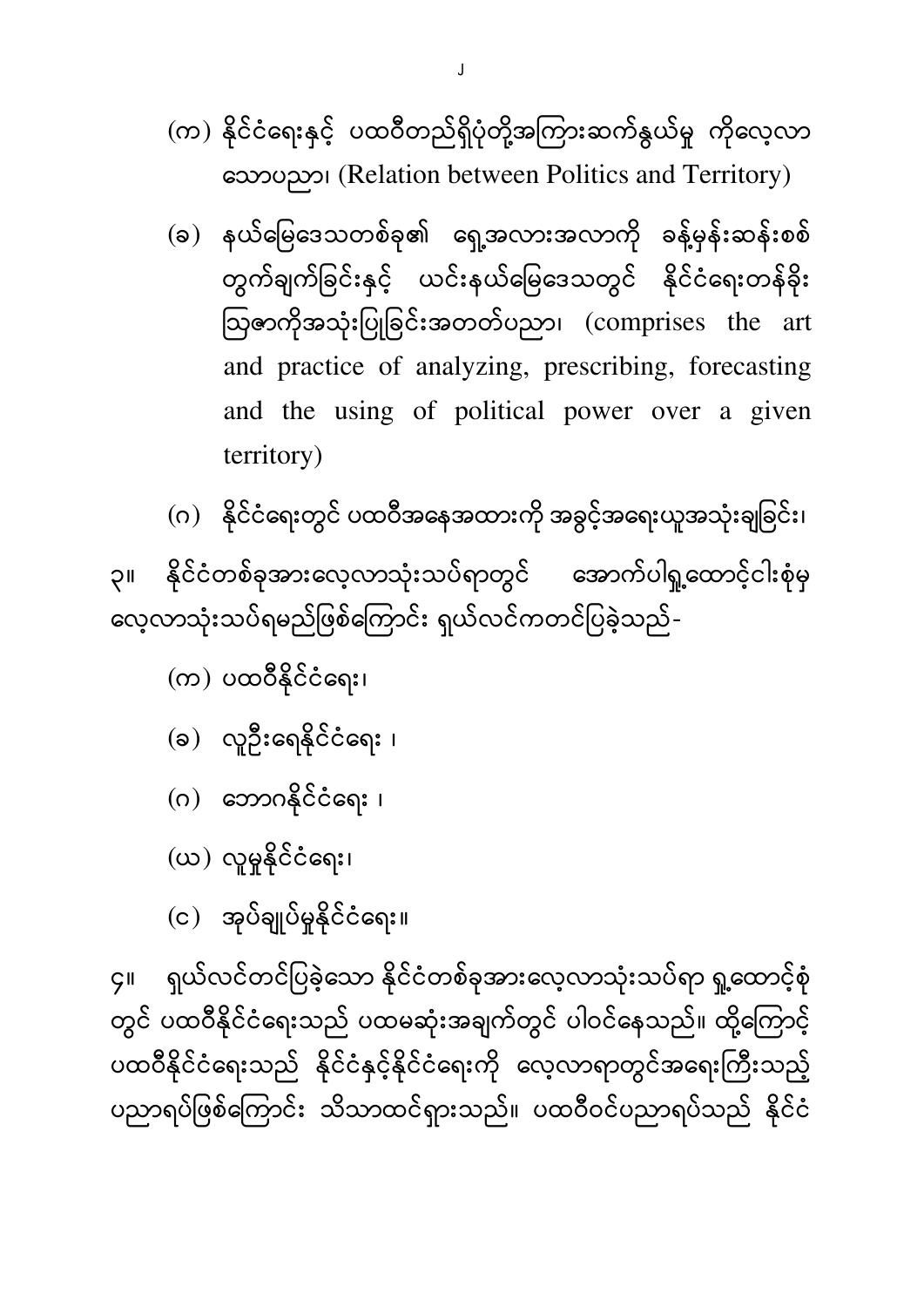၅။ ပထဝီနိုင်ငံရေးတွင် မသိမဖြစ်သိထားရမည့် သဘောတရားကြီး (၄) ရပ် ရှိသည်။ ပထဝီနိုင်ငံရေးကို ညွှန်းတိုင်း ၎င်းသဘောတရားကြီးများသည် အခြေခံအဖြစ်သိထားပြီး စဉ်းစားတွေးခေါ်ရမည့် အခြေခံမူဘောင်သဘော တရားများဖြစ်သည်။ ဗြိတိသျှပထဝီပညာရှင် ဆာဟန်ဖို့ဂျွန်မက်ကင်ဒါ၏  $``$ အုတ်မြစ်နယ်မြေ $''$ သဘောတရား $( {\rm Heartland \ \ Theory})$ ၊ နိုင်ငံတကာဆက်သွယ်ရေးပညာပါမောက္ခ စပိုက်မင်(၁၈၉၃-၁၉၄၃) "အစွန်အဖျား နယ်မြမိ့'သဘောတရား (Rimland Theory) ၊ ဗိုလ်ချုပ်မာဟန် (၁၈၄၀-၁၉၁၄) တင်ပြခဲ့သော "ပင်လယ်အခြေပြုနိုင်ငံ" သဘောတရား(Sea Power Theory)၊ ဂျာမန်လူမျိုးပထဝီဝင်ပါမောက္ခ ဖရက်ဒရစ်ရက်ဇယ် (၁၈၄၄-၁၉၀၄) တင်ပြခဲ့သော "ကုန်းမြေအခြေပြုနိုင်ငံ အင်အားသီအိုရီ" သဘောတရား (Land Power Theory) တို့ဖြစ်သည်။  $^4$ 

- (ဃ) အတွေးအခေါ်စနစ် $^3$ ။
- (ဂ) စီးပွားရေးအရင်းအမြစ်များ၊
- $(a)$  လူဦးရေ၊

(က) ပထဝီဝင်မဟာဗျူဟာ၊

၏အဓိကအခြင်းအရာဖြစ်သော နိုင်ငံခြားရေးမူဝါဒကို လွှမ်းမိုးသည်။ နိုင်ငံ ခြားရေးမူဝါဒဖြစ်ပေါ် စေရန် အခြေခံသည့်အကြောင်းအရာများမှာ-

 $\overline{\phantom{a}}$ လှထွန်းအောင်/ ပထဝီနိုင်ငံရေး

<sup>4</sup> [https://my.wikipedia.org/wiki/%E1%80%95%E1%80%91%E1%80%9D%E1%80%AE%E1%80%94%E1%80%AD%](https://my.wikipedia.org/wiki/%E1%80%95%E1%80%91%E1%80%9D%E1%80%AE%E1%80%94%E1%80%AD%E1%80%AF%E1%80%84%E1%80%BA%E1%80%84%E1%80%B6%E1%80%9B%E1%80%B1%E1%80%B8) [E1%80%AF%E1%80%84%E1%80%BA%E1%80%84%E1%80%B6%E1%80%9B%E1%80%B1%E1%80%B8](https://my.wikipedia.org/wiki/%E1%80%95%E1%80%91%E1%80%9D%E1%80%AE%E1%80%94%E1%80%AD%E1%80%AF%E1%80%84%E1%80%BA%E1%80%84%E1%80%B6%E1%80%9B%E1%80%B1%E1%80%B8)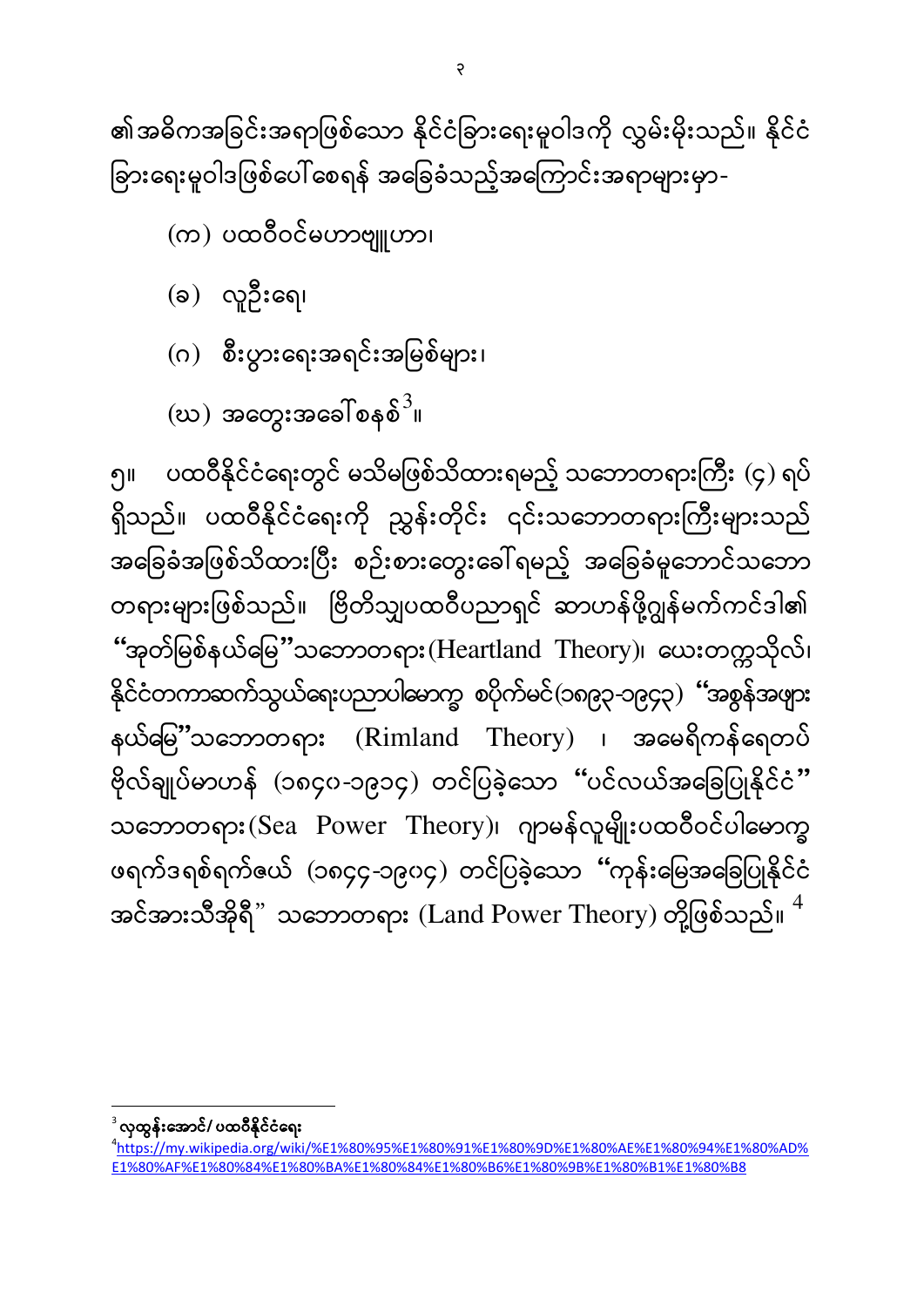#### Heartland Theory

၆။ Sir Halford Mackinder (1869-1947) Heartland Theory (အုတ်မြစ်နယ်မြေသဘောတရား) သို့မဟုတ် (ဗဟိုချက်နယ်မြေသဘောတရား) မှာ Heartland Pivot Area = Central Europe, Ukraine, Western Russia နှလုံးသားနယ်မြေ အလယ်ဥရောပ၊ ယူကရိန်း၊ အနောက်ရုရှား -Who rules East Europe commands Heartland; - Who rules Heartland commands World Island - Who rules World Island commands the World.- အရှေ့ာရောပကို ပိုင်စိုးသောသူသည် အုတ်မြစ် နယ်မြေကို လွှမ်းမိုးနိုင်မည်။ အုတ်မြစ်နယ်မြေကို ပိုင်စိုးသော သူသည် ကမ္ဘာ့ကျွန်းကြီးဆိုသည်မှာ အတ္တလန်တိတ်မှ ပစိဖိတ်အထိကျယ်ပြန့်ပြီး အာဖရိက၊ အာရှ၊ ဥရောပတိုက် (၃) တိုက်ကိုဆိုလိုပါသည်။ ကမ္ဘာ့ကျွန်း ကြီးကို ပိုင်စိုးသောသူသည် ကမ္ဘာကြီးကိုလွှမ်းမိုးနိုင်မည်။ ယူရေးရှား (Eurasia)ဆိုသည်မှာ ဥရောပနှင့် အာရှဖြစ်သည်။



World Island **Eurasia** 

၇။ ကမ္ဘာ့ကျွန်းကြီးဆိုသည်မှာ ယူရေးရှားနှင့်အာဖရိကဖြစ်သည်။ အုတ်မြစ် နယ်မြေဆိုသည်မှာ ကမ္ဘာ့ကျွန်းကြီးဖြစ်သည်။ ကမ္ဘာ့ကျွန်းကြီးသည် ကမ္ဘာ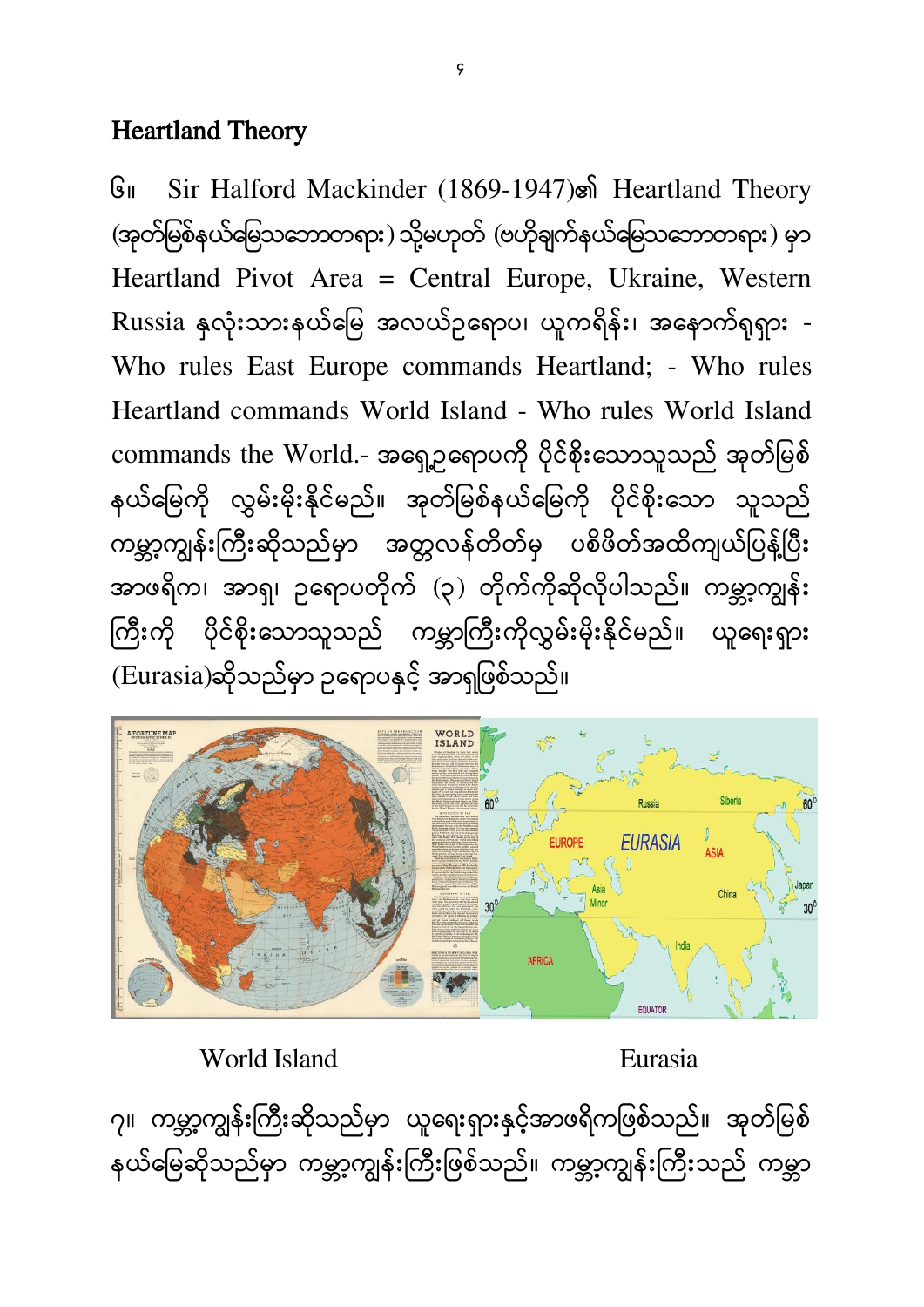ကြီးဖြစ်သည်။ ဤဝေါဟာရကို ဗြိတိသျှပညာရှင် မက်ကင်ဒါက စတင် အသုံးပြုခဲ့သည်။ မက်ကင်ဒါ၏ဗဟိုချက်နယ်မြေမှာ အာရှတိုက် အတွင်း ပိုင်း ယခင်ဆိုဗီယက်ပြည်ထောင်စုအတွင်းပိုင်းတွင် အများဆုံး တည်ရှိ သည်။ ဤဒေသသည် ပြည်ပရန်သူများဝင်ရောက် တိုက်ခိုက်ရန် ခဲယဉ်း သည့်ဒေသဖြစ်၍ လုံခြုံသောဒေသဖြစ်သည်ဟု မက်ကင်ဒါကယူဆ သည်။ မြောက်ဘက်တွင် ထာဝစဉ်ရေခဲနေသောအာတိတ်သမုဒ္ဒရာရှိပြီး အရှေ့ဘက် နှင့်တောင်ဘက်တွင် မြေမျက်နှာပြင်နှင့် ရာသီဉတုပါကြမ်းတမ်းသော ဒေသရှိ သဖြင့် လုံခြုံမှုရှိသည်ဟု မက်ကင်ဒါကယူဆခြင်းဖြစ်သည်။ ထိုအချိန်က နိုင်ငံများ၏စစ်အင်အားတွင် ကြည်းတပ်နှင့်ရေတပ်သာ ရှိသည်။ အထူး သဖြင့် ရေတပ်အင်အားကြီးမားသည့် ပင်လယ်အခြေပြု နိုင်ငံကြီး(Sea Power)များတန်ခိုးထွားနေချိန်ဖြစ်သည်။ ဗဟိုချက်နယ်မြေ သို့ရေတပ် မဝင်ရောက်နိုင်။ ကြည်းတပ်သည်လည်း အနောက်ဘက်မှသာ ဝင်ရောက် နိုင်သည်။ မျက်မှောက်ခေတ်တွင် လေတပ်အင်အားဖွံ့ဖြိုး တိုးတက်လာ ရုံသာမက တိုက်ချင်းပစ်ဒုံးပျံကဲ့သို့သော အစွမ်းထက်သည့် လက်နက်များ ပေါ် ပေါက်လာ၍ ဗဟိုချက်အရပ်၏လုံခြုံမှုမှာ အားပျော့သွား သည့်တိုင် ဗဟိုချက်နယ်မြေဟုအဓိပ္ပာယ်ရသည့် Heartland ဟူသော ဝေါဟာရကိုမူ နိုင်ငံရေးပထဝီဝင်တွင် အသုံးပြုဆဲဖြစ်သည်။

၈။ အရှေ့ဥရောပဒေသသည် စက်မှုကုန်ကြမ်းနှင့်စိုက်ပျိုးရေးထွက်ကုန်များ ကြွယ်ဝသောဒေသတစ်ခုဖြစ်ပြီး ၄င်းဒေသကြီးအားထိန်းချုပ်နိုင်ပါက ကမ္ဘာ တစ်ဝှမ်းလုံးအားထိန်းချုပ်နိုင်မည်ဟု မက်ကင်ဒါ၏သီအိုရီအရ ဖော်ပြ ထားသည်။ စစ်အေးကာလတွင် ဆိုဗီယက်တို့အနေဖြင့် ယူရေးရှားနယ်မြေ အားထိန်းချုပ်နိုင်ရန် ကြိုးပမ်းခဲ့သည်။ မက်ကင်ဒါ၏အဆိုအရ ဗဟိုချက် ဒေသကြီးနှင့်အရင်းအမြစ်များကို ထိန်းချုပ်နိုင်ပါက ကမ်းရိုးတမ်းများ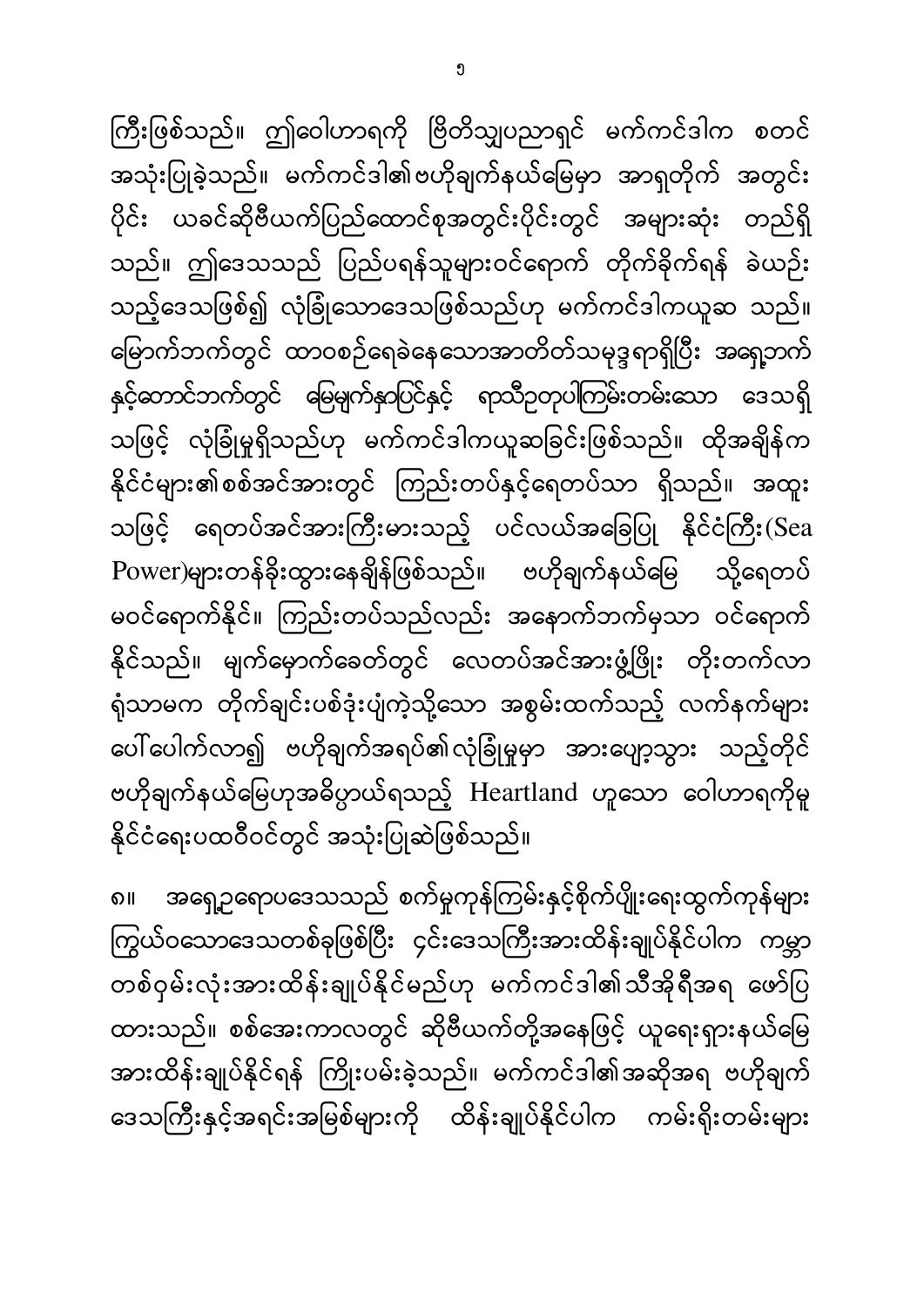$\overline{\phantom{a}}$ <sup>5</sup> <https://www.albert.io/blog/heartland-theory-ap-human-geography-crash-course/>

### Mackinder **s** Heartland Theory<sup>6</sup>



### **Heartland Theory**

၉။ ၎င်းအချက်အချာနယ်မြေအား ဝန်းရံထားသောဒေသများသည်လည်း မဟာဗျူဟာကျသော မြန်မာအပါအဝင် အိန္ဒိယတိုက်ငယ်နှင့်ရေနံပေါကြွယ်ဝသော အရှေ့အလယ်ပိုင်းဒေသတို့ပါဝင်ပါသည်။ ရေနှင့်စိုက်ပျိုးမြေ၊ သတ္ထုသယံ ဇာတမရှိဘဲ စစ်ပွဲများ၊ လူမျိုးရေး၊ ဘာသာရေး၊ ပဋိပက္ခနှင့် လူ့စွမ်းအား အရင်းအမြစ်များကြောင့် အဘက်ဘက်ကချွတ်ခြုံကျနေသော အရှေ့အလယ်ပိုင်း ဒေသသည် ပဋိပက္ခနှင့်စားနပ်ရိက္ခာရှားပါးမှုများ၊ စစ်ပွဲများသာကျန်ခဲ့သည့် ဒေသဖြစ်သည်။ သို့သော် နိုင်ငံတိုင်းအတွက် အသက်တမျှလိုအပ်နေသော သွေးနှင့်တူသောရေနံစွမ်းအင်ကို ထိုနယ်မြေများမှ ရရှိသလောက် ထုတ်ယူ သုံးစွဲနေကြရသည့်အတွက် အချက်အခြာနယ်မြေများဟုပင် ဆိုနိုင်ပါသည်။

နှင့်ရေနွေးဆိပ်ကမ်းများ၊ ကမ္ဘာ့ကုန်သွယ်ရေးလမ်းကြောင်းများကိုပါထိန်းချုပ် နိုင်မည်ဟု ယူဆခဲ့သည်။  $^5$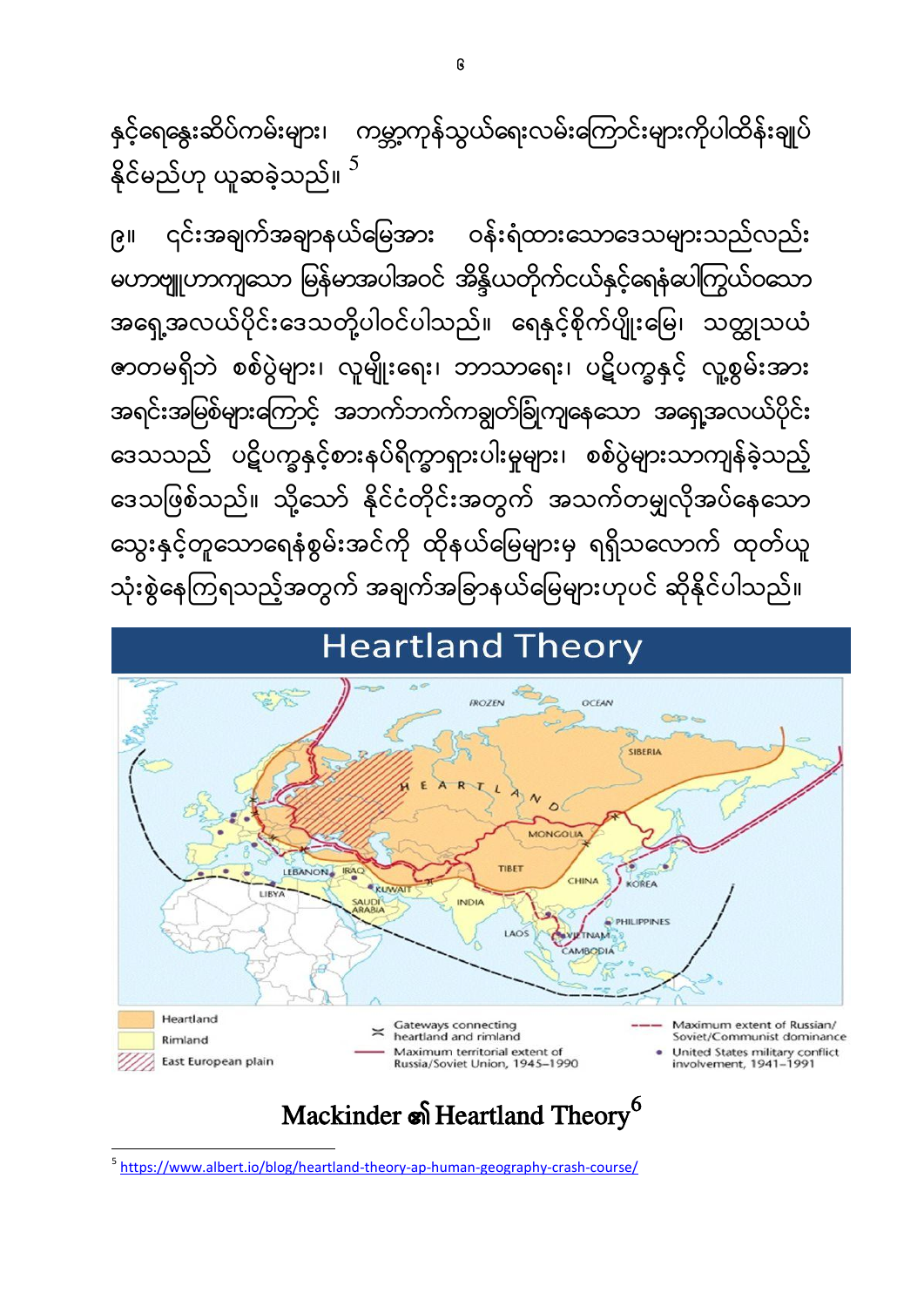#### Rimland Theory

၁၀။ ယေးတက္ကသိုလ်၊ နိုင်ငံတကာဆက်သွယ်ရေးပညာ ပါမောက္ခစပိုက်မင်  $($ ၁၈၉၃-၁၉၄၃ $)$  "Rimland Theory  $($ အစွန်အဖျားနယ်မြေ $)$ " သဘောတရား မှာ အုတ်မြစ်နယ်မြေသဘောတရား၏ ပြောင်းပြန်သဘောသက်ရောက် ။ - Who controls the Rimland rules Eurasia. - Who rules Eurasia controls the destinies of the World.ရှိုင်းနယ်မြေကို ပိုင်စိုးသောသူသည် ယူရေးရှားနယ်မြေကို လွှမ်းမိုးနိုင်၏။ ယူရေးရှား နယ်မြေကိုပိုင်စိုးသောသူသည် ကမ္ဘာကြီးကိုလွှမ်းမိုးနိုင်၏။ ရိုင်းနယ်မြေကို ဘေးနုတ်ခမ်း နယ်မြေဟုလည်း ခေါ်ဆိုသည်။ နိုင်ငံရေးပထဝီဝင်တွင် ဤဝေါဟာရကို တီထွင်ခဲ့သူမှာ အမေရိကန်ပြည်ထောင်စုမှ စပိုက်မင် ဖြစ်သည်။ မက်ကင်ဒါက ၎င်း၏ဗဟိုချက်ဒေသသည် သယံဇာတကြွယ်ဝ၍ လုံခြုံမှုရှိသောဒေသဟု ဆိုခဲ့သည်။ စပိုက်မင်က သယံဇာတအမှန်တကယ် ပို၍ကြွယ်ဝသည်မှာ ဗဟိုချက်နယ်မြေ၏အနားသတ်နယ်မြေဖြစ်သည်။ ထို့ကြောင့် အနားသတ်နယ်မြေက ပို၍အရေးပါသည်ဟုဆိုခဲ့သည်။ ၎င်း၏ဘေးနုတ်ခမ်း နယ်မြေတွင် ယခင်ဆိုဗီယက်ပြည်ထောင်စုမှအပ ကျန်ဉရောပနိုင်ငံများ၊ အနောက်တောင်အာရှနိုင်ငံများ၊ အာဖဂန်နစ္စတန်၊ အိန္ဒိယ၊ အရှေ့တောင် အာရှနိုင်ငံများ၊ တရုတ်၊ ကိုရီးယားကျွန်းဆွယ်၊ ဆိုက်ဘေးရီးယားအရှေ့ ပိုင်းတို့ပါဝင်သည်။ ထိုဒေသသည် ဗဟိုချက်နယ်မြေထက် ပို၍အရေးပါ သည်။ ၎င်းဒေသကိုချုပ်ကိုင်နိုင်ရေးမှာ ပို၍အရေးပါသည် ဟုဆိုသည်။ ထို့ကြောင့် Rimland Theory ကို စပိုက်မင်ကဖော်ထုတ်ခဲ့သည်။ ၁၁။ Heartland နှင့် Rimland Theory (၂)ခုလုံးသည် ကုန်းမြေအခြေ ပြုအယူအဆများပင်ဖြစ်သည်။ သို့သော်လည်းအယူအဆ (၂)မျိုးကြား

 $\overline{\phantom{a}}$ <sup>6</sup> [http://images.slideplayer.com/21/6300134/slides/slide\\_23.jpg](http://images.slideplayer.com/21/6300134/slides/slide_23.jpg)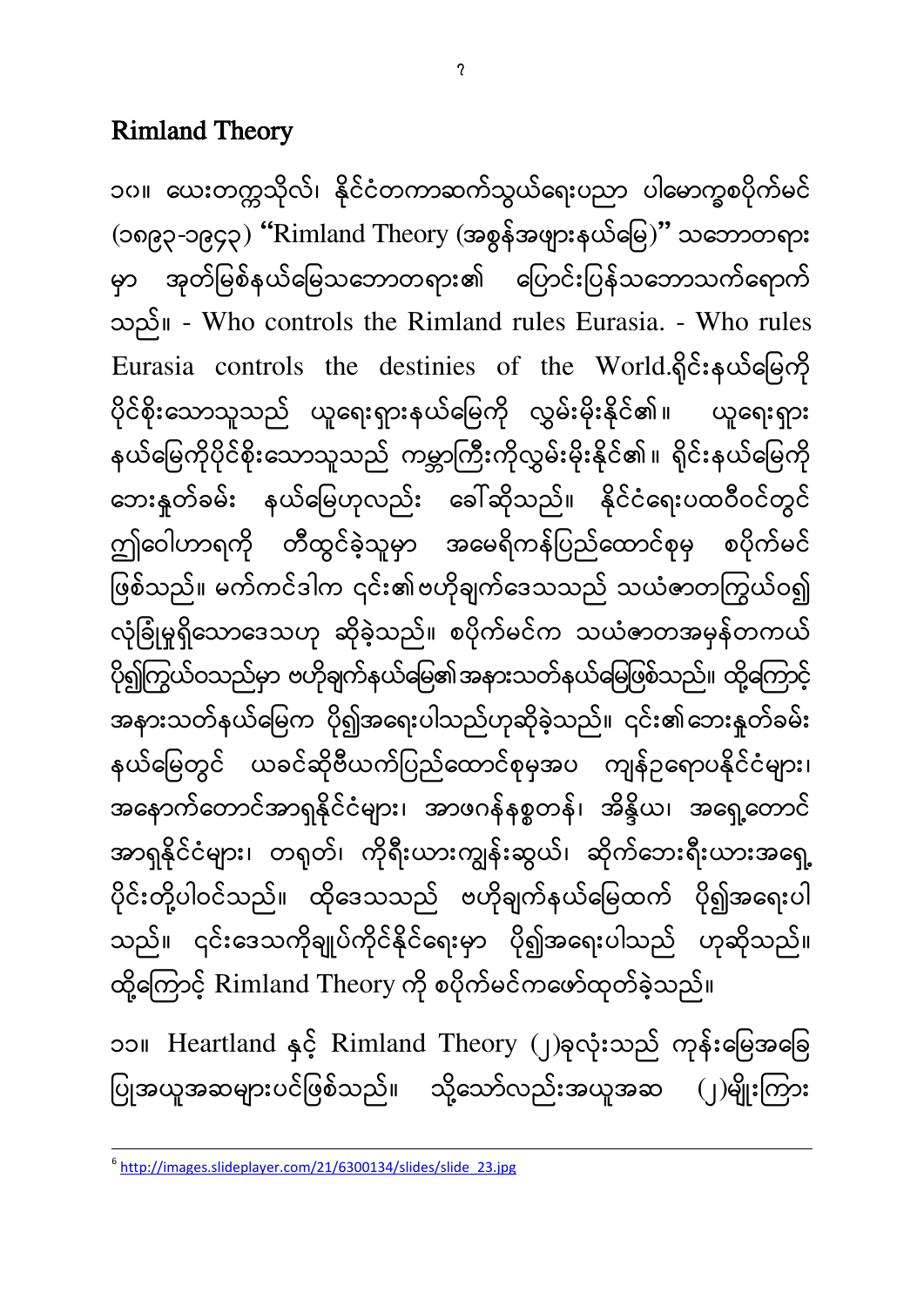ကွာဟချက်သည် ကြီးမားပါသည်။ အယူအဆ $(\,|\,)\,$ မျိုးလုံးသည် မြေအနေ အထားတစ်ခုလွှမ်းမိုးကာ ကမ္ဘာတစ်ခုလုံးနှင့်သယံဓာတများအား ထိန်း ချုပ်ထားရန်ရည်ရွယ်သော်လည်း Heartland သည် ကမ္ဘာ့ကျွန်းဟုသတ် မှတ်ထားသည့် ယူရေးရှားနှင့် အာဖရိကကိုထိန်းချုပ်နိုင်လျှင် ကမ္ဘာတစ် ဝှမ်းကိုထိန်းချုပ်နိုင်မည်ဟူသောယူဆချက်ဖြစ်ပြီး Rimland သည် အဆိုပါ ကမ္ဘာ့ကျွန်း၏ အနားသတ်နယ်မြေများကိုထိန်းချုပ်နိုင်ရန် အဓိကဟူသော အယူအဆဖြစ်သည်။ အယူအဆ $(\,$ ၂)ခုကြားဆန့်ကျင်ဘက်အသွင်ဆောင်နေ သည်ကိုတွေ့ရပါသည်။  $^7$ 



### Spykeman  $\mathbf{s}$  Rimland Theory<sup>8</sup>

<sup>7&</sup>lt;br>7 <https://tackk.com/m8f7x7>

<sup>&</sup>lt;sup>8</sup> [http://image.slidesharecdn.com/geopoliticsofmyanmar-150623052529-lva1-app6891/95/geopolitics-of](http://image.slidesharecdn.com/geopoliticsofmyanmar-150623052529-lva1-app6891/95/geopolitics-of-myanmar-32-638.jpg?cb=1435037831)[myanmar-32-638.jpg?cb=1435037831](http://image.slidesharecdn.com/geopoliticsofmyanmar-150623052529-lva1-app6891/95/geopolitics-of-myanmar-32-638.jpg?cb=1435037831)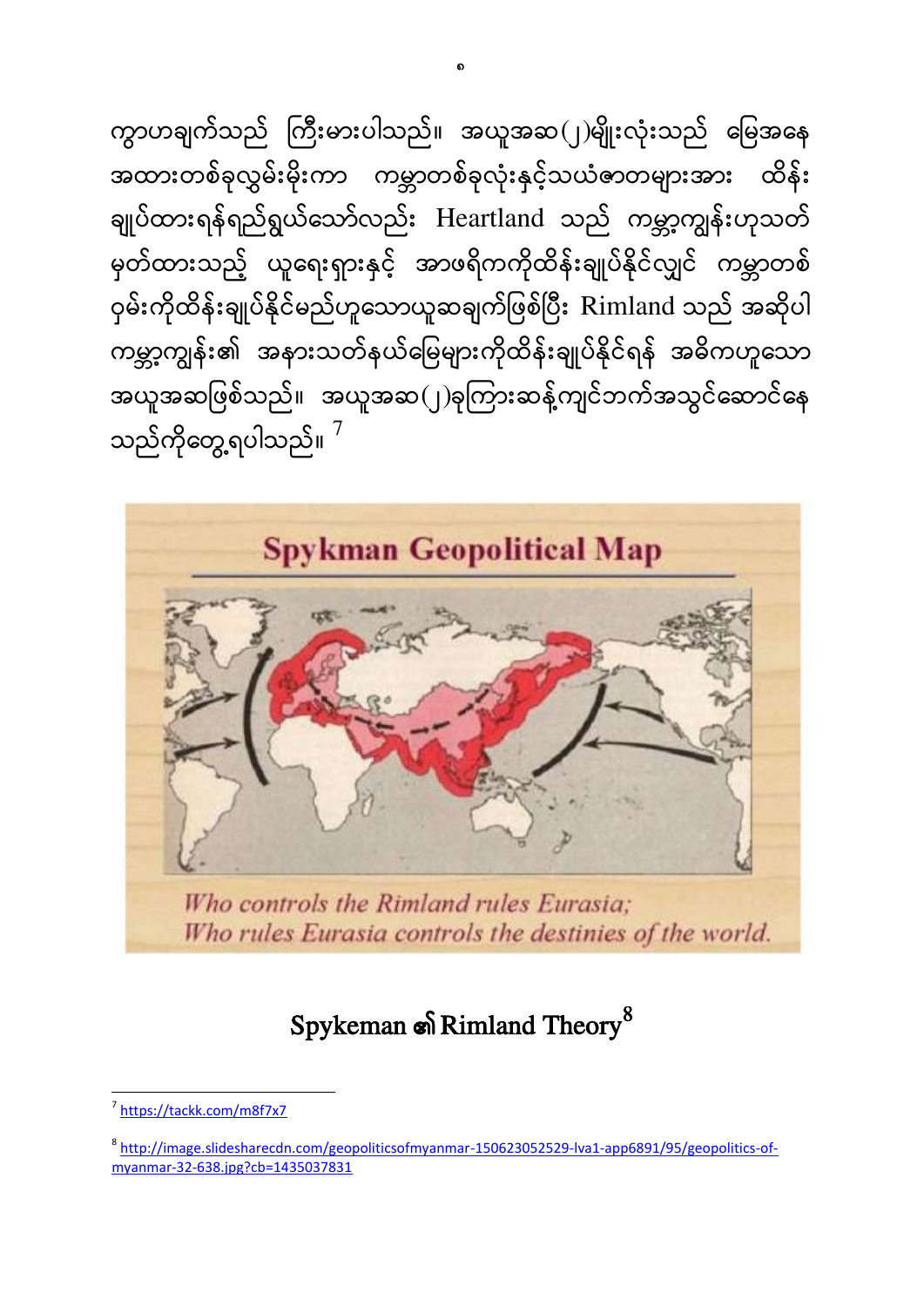၁၃။ ဂျာမန်လူမျိုး ပထဝီဝင်ပါမောက္ခဖရက်ဒရစ်ရက်ဧယ် (၁၈၄၄-၁၉၀၄) တင်ပြခဲ့သော "ကုန်းမြေအခြေပြုနိုင်ငံအင်အားသီအိုရီ" သဘောတရား အယူအဆ သည် အင်အားကြီးသူအနိုင်ယူစတမ်းမူဝါဒ (Winner Take all) နှင့် သန်စွမ်းသော မျိုးစိတ်များကြီးထွားရန် မြေနေရာလိုအပ်မှုစသည့် အချက် များအပေါ် အခြေခံ၍ ထွက်ပေါ်လာခဲ့သည်။ သင့်တော်သော သဘာဝ ပတ်ဝန်းကျင်တွင် တည်ရှိ သည့်နုပျိုသောနိုင်ငံသည် ယင်း၏ နယ်နိမိတ်ကို ချဲ့ထွင်နိုင်ပြီး အင်အားကြီး နိုင်ငံဖြစ်လာနိုင်သည်။ ရက်ဇယ်၏အယူအဆ များသည် ကုန်းမြေကိုအခြေခံ သည့်ယူဆချက်များသာ ဖြစ်သည်။ ထို့ ကြောင့်ရက်ဧယ်၏နိုင်ငံရေး ပထဝီဝင်သဘော တရားကို Land Power သီအိုရီဟု ဆိုနိုင်ပါသည်။

#### Land Power Theory

၁၂။ အမေရိကန်ရေတပ်ဗိုလ်ချုပ်မာဟန် (၁၈၄၀-၁၉၁၄) တင်ပြခဲ့သော "ပင်လယ်အခြေပြုနိုင်ငံ" သဘောတရား (Sea Power Theory) ပင်လယ်ကမ်းရိုးတန်းရှည်လျားစွာပိုင်ဆိုင်ခြင်း၊ လက်နက်အင်အားတောင့်တင်းခြင်း၊ ဆိပ်ကမ်းကောင်းများကို ကမ္ဘာ့အခြားနေရာများတွင်ပါ ပိုင်ဆိုင်ထားခြင်း စသည့်အချက်များသည် ကမ္ဘာကြီးကိုလွှမ်းမိုးနိုင်မည်ဟု တင်ပြခဲ့သည်။ နိုင်ငံ၏အင်အားသည် ကုန်းမြေအကျယ်အဝန်းတွင်မတည်၊ ကမ်းရိုးတန်း အလျားနှင့်ဆိပ်ကမ်းကောင်းများ၏ လက္ခဏာရပ်ပေါ်တွင် မူတည်သည်။ ဗိုလ်ချုပ်မာဟန်၏အယူအဆများသည် ပင်လယ်အင်အားကြီးမားစေရေး အတွက် အခြေပြုထားသည်ကို တွေ့ရသည်။

#### Sea Power Theory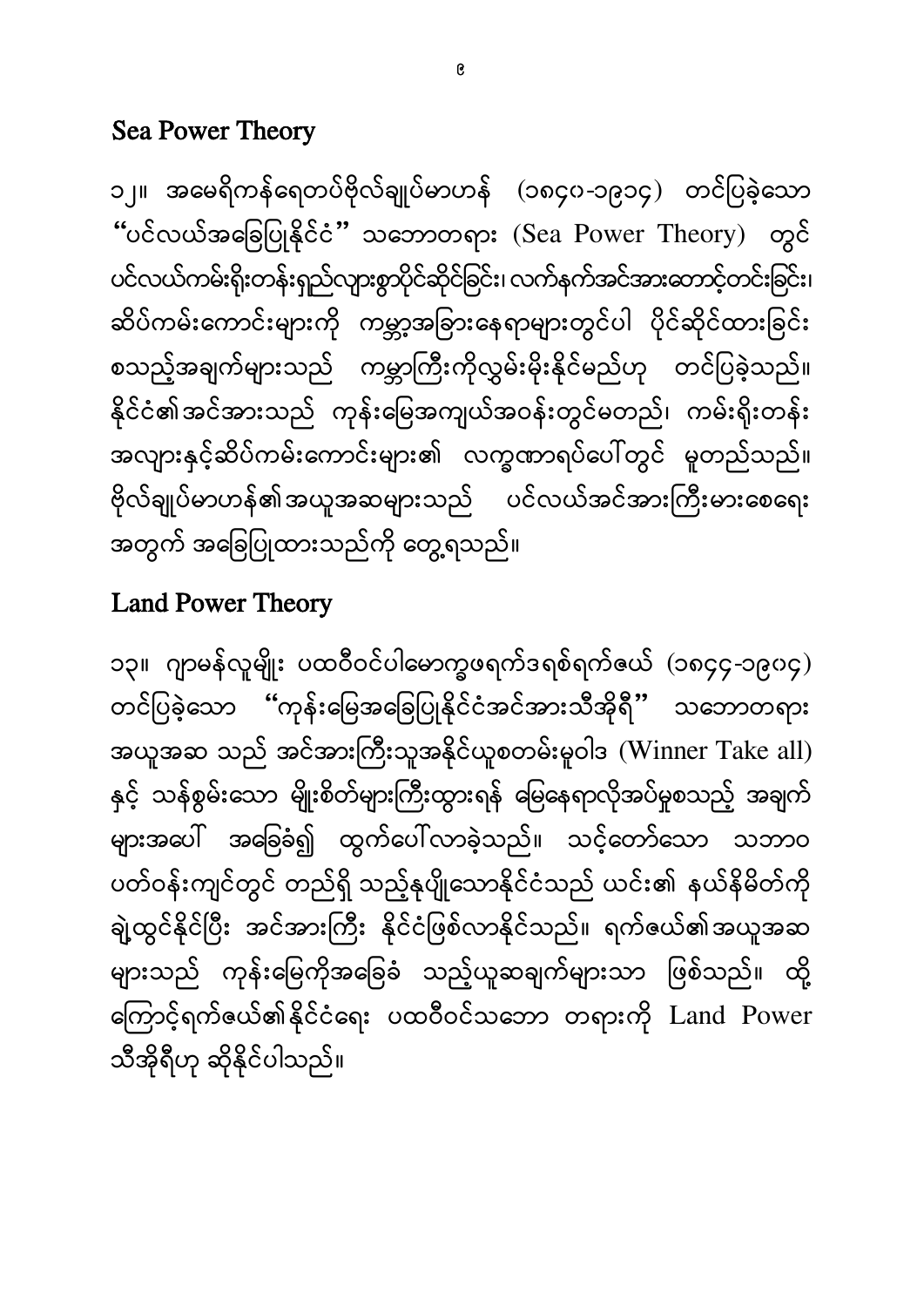၁၅။ နိုင်ငံတစ်ခု၏အချုပ်အခြာအာဏာကို မှန်ကန်စွာခန့်မှန်းနိုင်ရန်ယင်း နိုင်ငံ၏တည်နေရာ၊ အရွယ်အစား၊ ပုံသဏ္ဍန်၊ နယ်နိမိတ်များ၊ မြေအနေ အထားနှင့်ရာသီဉတုတို့ကိုပါ ထည့်သွင်းတွက်ချက်ရ၏။ ထို့ပြင် ယင်းနိုင်ငံ၏ လူနှင့်သယံဇာတကို အခြားနိုင်ငံများနှင့်နိူင်းယှဉ် တွက်ယူရလေသည်။ လူကိုတွက်ချက်ရာတွင် လူဦးရေပမာဏကိုသာမက ပညာရေးအဆင့် အတန်း၊ လူမျိုးစရိုက်၊ လက္ခဏာနှင့် အကျင့်စာရိတ္တ၊ အစိုးရအမျိုးအစား၊ အမျိုးသားစည်းလုံးညီညွှတ်မှုစသည်များကိုပါ ထည့်တွက်ရပါမည်။ မြေကြီးမှ ထွက်သည့်သယံဇာတအားလုံးအပြင် မိမိနိုင်ငံထွက်သည့် ဓာတ်သတ္ထုအားလုံးကိုပါ ထည့်တွက်ရ၏။ ယင်းတို့ကိုအခြေခံ၍ သက်ဆိုင်ရာ နိုင်ငံ၏နိုင်ငံခြားရေးဝါဒကိုလည်း လေ့လာတွက်ချက်ရ၏။ ထို့အပြင်

၁၄။ နိုင်ငံ၏တည်နေရာသည် ပင်လယ်တစ်ခု၊ သို့မဟုတ် တစ်ခုထက်ပို သောပင်လယ်များနှင့် ထိစပ်နေရမည်။ ပင်လယ်သမုဒ္ဒရာများအကြား ရေကြောင်းဖြင့် အလွယ်တကူဆက်သွယ်နိုင်သော နေရာဖြစ်ရမည်။ ကုန်သွယ်ရေးလမ်းကြောင်းတို့ကို လွှမ်းမိုးနိုင်သောနေရာဖြစ်ရမည်။ ရေနက် ဆိပ်ကမ်းများရှိသည့် ကောင်းမွန်သောပင်လယ်ကမ်းရိုးတန်း ရှိရမည်။ ရှည်လျားသောကမ်းရိုးတန်းရှိရမည်။ လူမျိုးစုများသည် ကုန်သွယ်ရေး၊ နိုင်ငံခြားကူးသန်းရောင်းဝယ်ရေးကို စိတ်အားထက်သန်သူများဖြစ်ရမည် ဟု လေ့လာသူအချို့က တင်ပြထားပါသည်။ မြစ်တစ်ခု၏ အကျယ်၊ ရေစီး၊ သင်္ဘောလှေသွားလာ၍ရမရမှာ ပထဝီအချက်များဖြစ်သကဲ့သို့ နိုင်ငံတစ်ခု ၏တောတောင်သဘာဝ၊ မြေအနေအထား၊ ရာသီဉတု၊ ပင်လယ်သမုဒ္ဒရာ များ၊ ကမ်းရိုးတန်းအမျိုးအစား၊ နိုင်ငံတစ်ခု၏သယံဇာတစသည်တို့သည် နိုင်ငံ၏ပထဝီနိုင်ငံရေး အခြေခံအချက်အလက်များပင်ဖြစ် ပါသည်။

နိုင်ငံတော်နှင့် ပထဝီနိုင်ငံရေး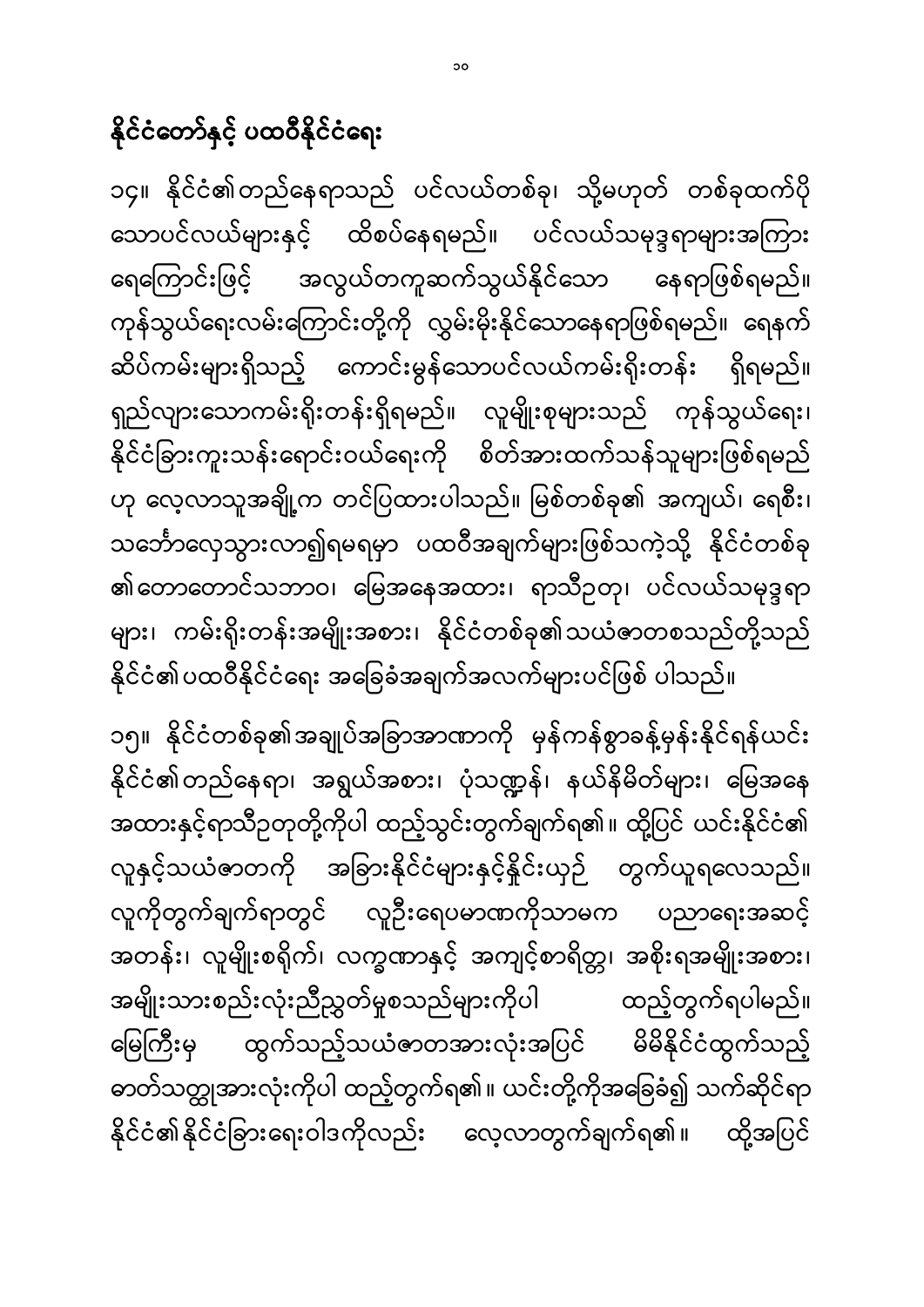မြန်မာနိုင်ငံ၏ ပထဝီနိုင်ငံရေးမဟာဗျူဟာအရအရေးကြီးသောအချက်များ ĺ ၁၆။ နိုင်ငံပေါင်း(၅)နိုင်ငံနှင့်နယ်နိမိတ်ခြင်းထိစပ်လျှက်ရှိပြီး ကမ်းရိုးတန်း နယ်နိမိတ် ကီလိုမီတာ (၃၀၀၀) ကျော်ရှည်လျားသောမြန်မာနိုင်ငံ၏ပထဝီ

စစ်သမိုင်းတလျှောက်တွင် မိုးလေဝသအခြေအနေများကလည်း စစ်ဆင်ရေး များ၊ တိုက်ပွဲစဉ်များကို အကြီးအကျယ်လွှမ်းမိုးမှုရှိခဲ့လေသည်။ သာဓက တစ်ခုကိုတင်ပြလိုပါသည်။ ၁၉၅၀ ခုနှစ်၊ ဇွန်လ ၂၅ ရက်နေ့တွင် မြောက်ကိုရီးယားတပ်များက တောင်ကိုရီးယားကို ဝင်ရောက်တိုက်ခိုက်ခဲ့ ကြလေသည်။ ရန်သူအမေရိကန်တို့၏အဓိကအားထားရာမှာ လေတပ် ဖြစ်သဖြင့် ရန်သူလေယာဉ်များအတွက် အခက်ခဲဆုံးမုတ်သုံရာသီဥတု ĺ အချိန်တွင် မြောက်ကိုရီးယားက တမင်ရွေးချယ်တိုက်ခိုက်ခဲ့ကြခြင်း ဖြစ်သည်။ နိုင်ငံတစ်ခု၏ပထဝီအနေအထားသည် ပြုပြင်ပြောင်းလဲယူ၍ မရပါ ။ လာအို၊ ဘူတန်စသောနိုင်ငံများသည် ကုန်းတွင်းပိတ်နိုင်ငံများဖြစ် သဖြင့် ပင်လယ်ထွက်ပေါက်မရနိုင်ချေ။ စင်ကာပူနိုင်ငံသည် မြို့ပြနိုင်ငံငယ် ကလေးမျှဖြစ်သော်လည်း သဘာဝပေးထားသည့်ဆိပ်ကမ်းကို တွင်ကျယ်စွာ အသုံးချပြီး ဝင်ငွေအမြတ်အစွန်းအများအပြားကိုအသုံးချ၍ နိုင်ငံစွမ်းရည် တိုးတက်ခဲ့သည်။<sup>9</sup>

စစ်ပွဲတစ်ခုကို ဦးဆောင်တိုက်ခိုက်ရန် စစ်ရေးစီမံချက်တစ်ခုကို စနစ်တကျ

ချမှတ်နိုင်ရန် ပထဝီနိုင်ငံရေးကိုအခြေခံကျကျ နားလည်ထားရမည်မှာ

မရှိမဖြစ် အရည်အချင်းတစ်ရပ်ဖြစ်ပါသည်။ သမိုင်းတွင် ဖြစ်ပွားခဲ့သော

စစ်ပွဲကြီးများ၊ နိုင်ငံအချင်းချင်းအာဏာလုပွဲများကို နက်နက်ရှိုင်းရှိုင်း

သိနားလည်ရန် ပထဝီနိုင်ငံရေးအခြေခံထားရှိရန် အထူးပင်လိုအပ်ပါသည်။

 $\overline{\phantom{a}}$ <sup>9</sup> သောင်းထိုက်၊ ပထဝီနိုင်ငံရေး၊ ၁၉၉၅၊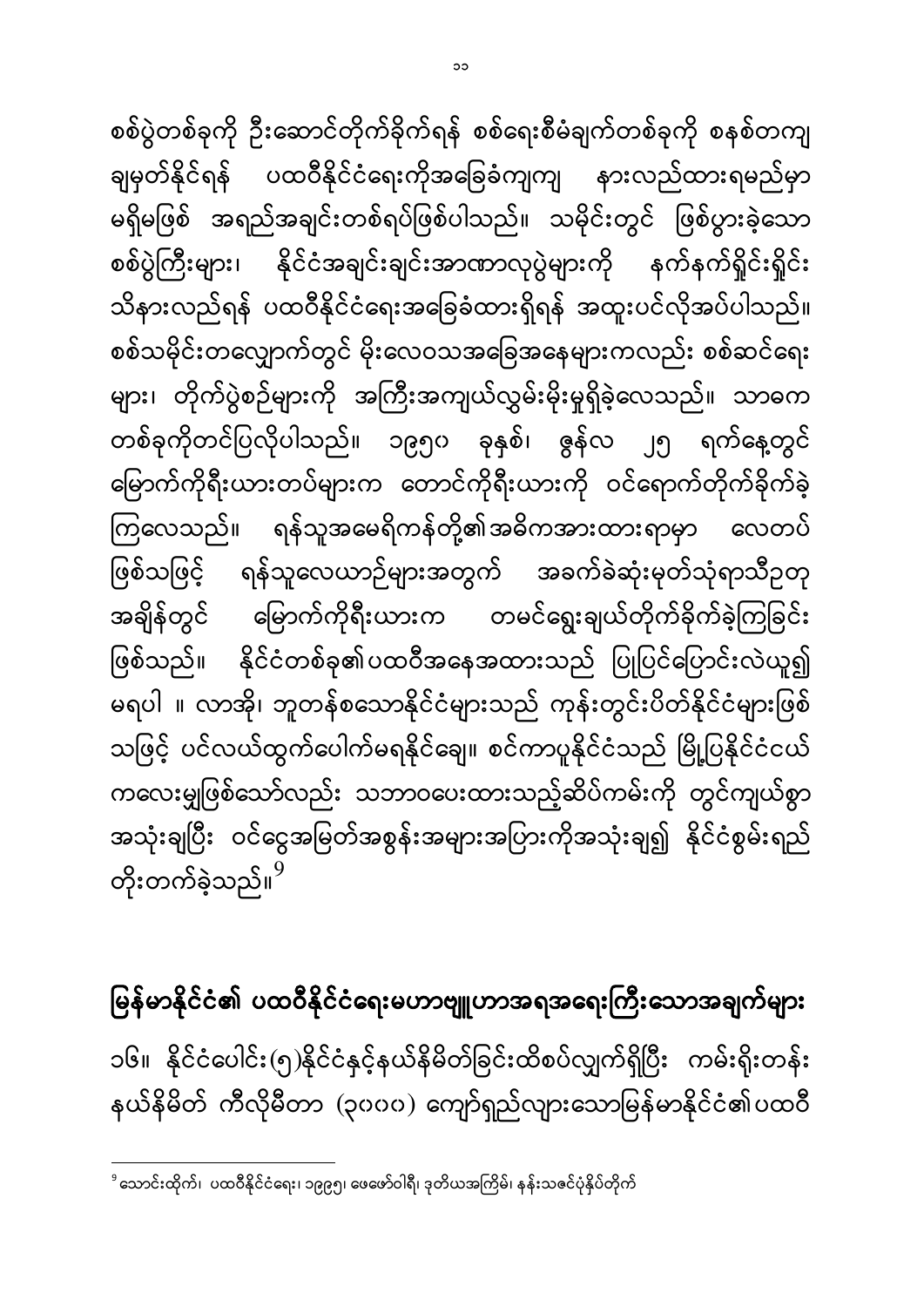၁၈။ ကမ္ဘာ့သမုဒ္ဒရာကုန်သွယ်ရေးလမ်းကြောင်းများဖြစ်သော မလ္လာကာရေ လက်ကြား၊ ဂျီဘရော်လ်လတ္တာရေလက်ကြား၊ ဟော်မုဇ်ရေလက်ကြား၊ ပါရှန်း ပင်လယ်ကွေ့၊ ဆူးအက်တူးမြောင်း၊ ပနားမားတူးမြောင်းတို့သည် ရေကြောင်းကုန်သွယ်ရေး၏ Choke Point များဖြစ်သည်နှင့်အညီ နိုင်ငံကြီးများသည် ၄င်း Choke Pointများအားလွှမ်းမိုးချုပ်ကိုင်ထားနိုင်ရန် အစဉ်တစိုက်ကြိုးပမ်းခဲ့ကြပါသည်။

# ပုလဲသွယ်စီမံကိန်း

၁၇။ အဆိုပါအချက်များသည် မြန်မာနိုင်ငံနှင့်တကွ ပါဝင်ပတ်သက်နေ သော နိုင်ငံများအတွက် ပထဝီနိုင်ငံရေးအရသော်လည်းကောင်း နိုင်ငံရေး၊ စစ်ရေး၊ သံတမန်ရေးရာနှင့် စီးပွားရေးတို့အတွက်သော်လည်းကောင်း အရေးကြီးသော အချက်များဖြစ်ပါသည်။ $^{10}$ 

(ဂ) တရုတ်-မြန်မာရေနံသဘာဝဓာတ်ငွေ့ပိုက်လိုင်း၊

(ခ) ထားဝယ်ရေနက်ဆိပ်ကမ်း၊

(က) တရုတ်နိုင်ငံ၏ပုလဲသွယ်စီမံကိန်း၊

နိုင်ငံရေးအရအချက်အချာကျမှုသည် ပါမောက္ခစပိုက်မင် (၁၈၉၃-၁၉၄၃) "အစွန်အဖျားနယ်မြေ" သဘောတရား Rimland Theory တွ လျှက်ရှိပြီး Heartland ၏အနားသတ်မျည်းတွင်ပါဝင်လျှက်ရှိပါသည်။ တရုတ်-အိန္ဒိယ-အမေရိကန်ပြည်ထောင်စုတို့၏ အားပြိုင်မှုများအတွင်း မြန်မာနိုင်ငံ၏အရေးပါသော ပထဝီနိုင်ငံရေးမဟာဗျူဟာအချက်များမှာ ĺ အောက်ပါတို့ ဖြစ်ပါသည်-

 10 Presented by Aung Ko Ko Toe Knowledge Propagation Society Geopolitics of Myanmar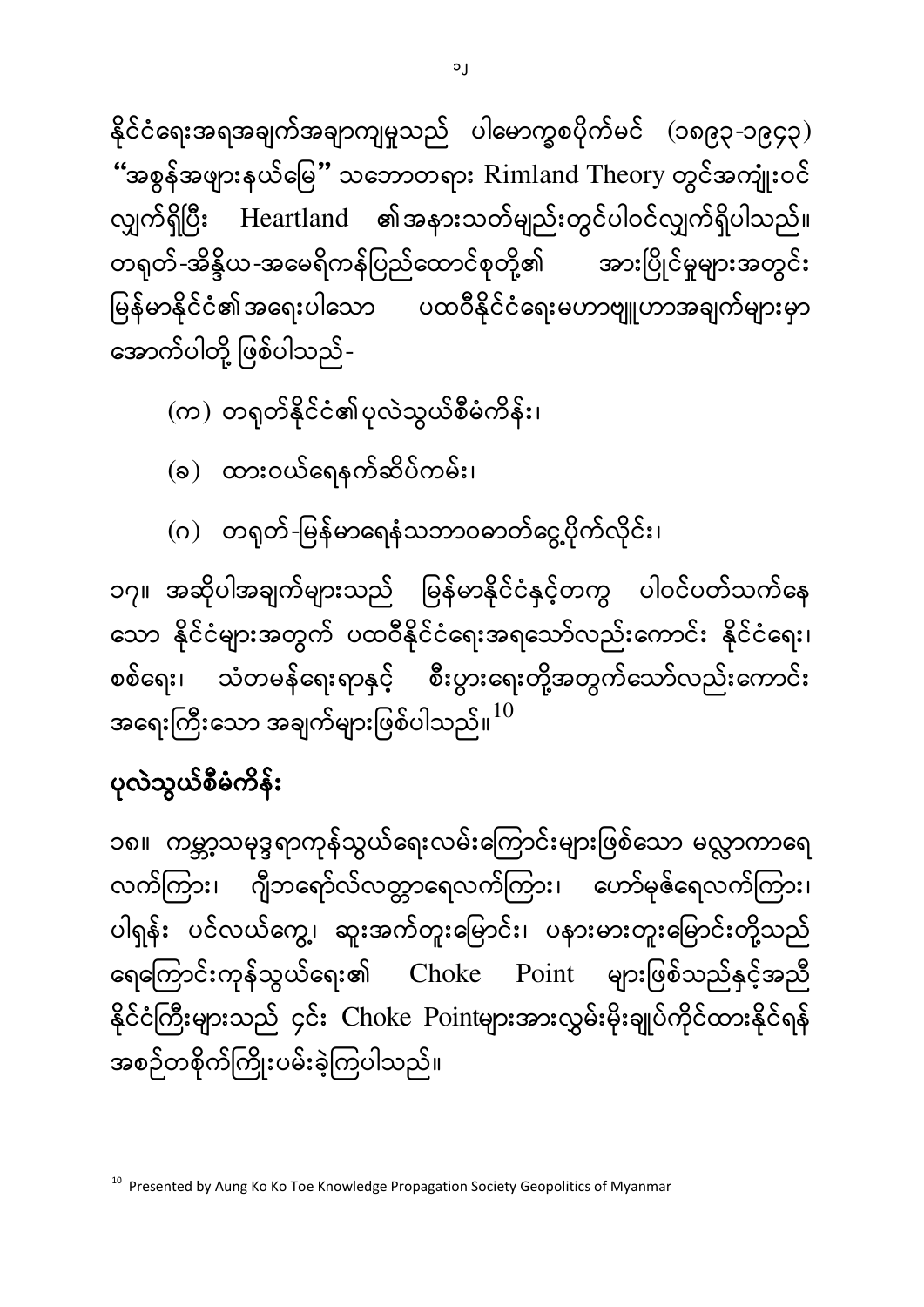**.** 

 $\rm (c)$  ပါကစ္စတန်နိုင်ငံ၊ ဂွာဒါတွင် ရေတပ်အခြေစိုက်စခန်း တည်ဆောက်ခြင်း။ $^{11}$ ျာ။ အဆိုပါစီမံကိန်းတွင် မြန်မာနိုင်ငံရှိစစ်တွေရေနက်ဆိပ်ကမ်းသည်

အရေးပါသော ခရီးထောက်အရပ်အဖြစ်ပါဝင်လျှက်ရှိသည့်အတွက် တရုတ်

- (ဃ) မြန်မာနိုင်ငံ၊စစ်တွေမြို့တွင် ရေနက်ဆိပ်ကမ်းတည်ဆောက်ရန် ဆောင်ရွက်ခြင်း၊
- (ဂ) ဘင်္ဂလားဒေ့ရှ်နိုင်ငံ စစ်တကောင်းမြို့တွင် ကွန်တိန်နာဆိပ်ကမ်း တည်ဆောက်ခြင်း၊
- (ခ) ဗီယက်နမ်နိုင်ငံ၏ အရှေ့ဘက် ၃၀၀ နောတီကယ်မိုင်အကွာရှိ ဝူဒီကျွန်းတွင် လေယာဉ်ကွင်းဖောက်လုပ်ခြင်း၊

၂၀။ စီမံကိန်းသည် ၄င်းတို့၏စွမ်းအင်လုံခြုံရေးအတွက် အရေးကြီးသော ကုန်သွယ်ရေးလမ်းကြောင်းများအားထိန်းချုပ်နိုင်ရန်၊ ာ<br>အိန္ဒိယသမုဒ္ဒရာအတွင်း အမေရိကန်နှင့် အိန္ဒိယတို့၏လွှမ်းမိုးမှုအား ထိန်းချုပ်ရန်ရည်ရွယ်ထားပါ သည်။ လက်ရှိတွင်စီမံကိန်းအတွက်ထင်ရှားသော ဆောင်ရွက်ချက်များဖြစ် သည့် အောက်ပါလုပ်ငန်းစဉ်များအား ဆောင်ရွက်လျှက်ရှိသည်-(က) ဟိုင်နန်ကျွန်းတွင်စစ်အင်အားတိုးချဲ့ခြင်း၊

၁၉။ တရုတ်နိုင်ငံမှချမှတ်ထားသည့် ပုလဲသွယ်စီမံကိန်းသည် ပင်လယ်ပြင် စိုးမိုးရေးအားအခြေခံထားပြီး တရုတ်နိုင်ငံကုန်းမကြီးမှ တောင်တရုတ်ပင် လယ်၊ ၄င်းမှမလ္လကာရေလက်ကြား၊ ထိုမှတစ်ဆင့် အာရေဘီးယားပင်လယ် နှင့်ပါးရုန်းပင်လယ်ကွေ့အထိ ပင်လယ်ပြင်လမ်းကြောင်းများအား ထိန်းချုပ် နိုင်ရေးပေါ် လစီဖြစ်သည်။

 $11$  GEOPOLITICS OF MYANMAR Geopolitics Strategic important of Myanmar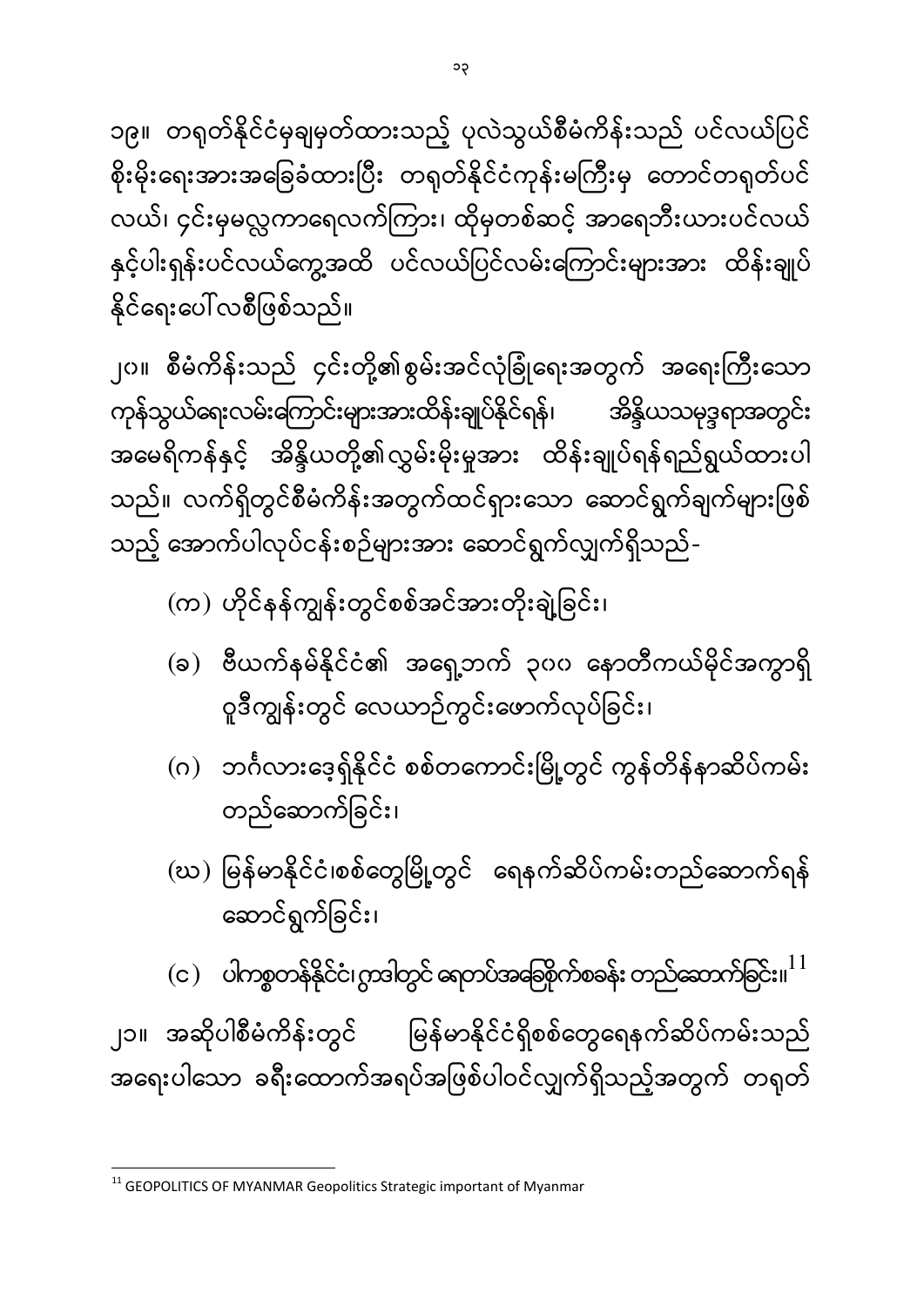နိုင်ငံအတွက် ပထဝီနိုင်ငံရေးအရအရေးကြီးသော Strategic Point တစ်ခု အဖြစ်ရှိနေကြောင်း တွေ့ရှိရပါသည်။



ပုလဲသွယ်စီမံကိန်**း** 

### ထားဝယ်ရေနက်ဆိပ်ကမ်း

၂၂။ ၂၀၁၀ ပြည့်နှစ်၊နိုဝင်ဘာလတွင် အမေရိကန်ဒေါ်လာ ၈.၆ ဘီလီယံ တန်ဖိုးရှိ ရေနက်ဆိပ်ကမ်းစီမံကိန်းအား Italian-Thailand Development Company နှင့်လက်မှတ်ရေးထိုးခဲ့သည်။ စက်မှုဇုန် အပါအဝင် ကီလိုမီတာ ၂၅၀ ကျယ်ဝန်းသောအဆိုပါစီမံကိန်းတွင် သံမဏိ စက်ရုံများ၊ ဓာတ်မြေသြ့ဇာစက်ရုံများ၊ ရေနံချက်စက်ရုံများပါဝင်ပါသည်။ အိန္ဒိယနှင့်တရုတ်တို့၏ ကုန်သွယ်ရေးလမ်းကြောင်းအသစ်တစ်ခု ဖြစ်လာ နိုင်ပါသည့်အပြင် ကမ္ဘာ့အကြီးဆုံးစီးပွားရေးဇုန်တစ်ခုလည်း ဖြစ်လာနိုင် ခြေများတွေ့ရပါသည်။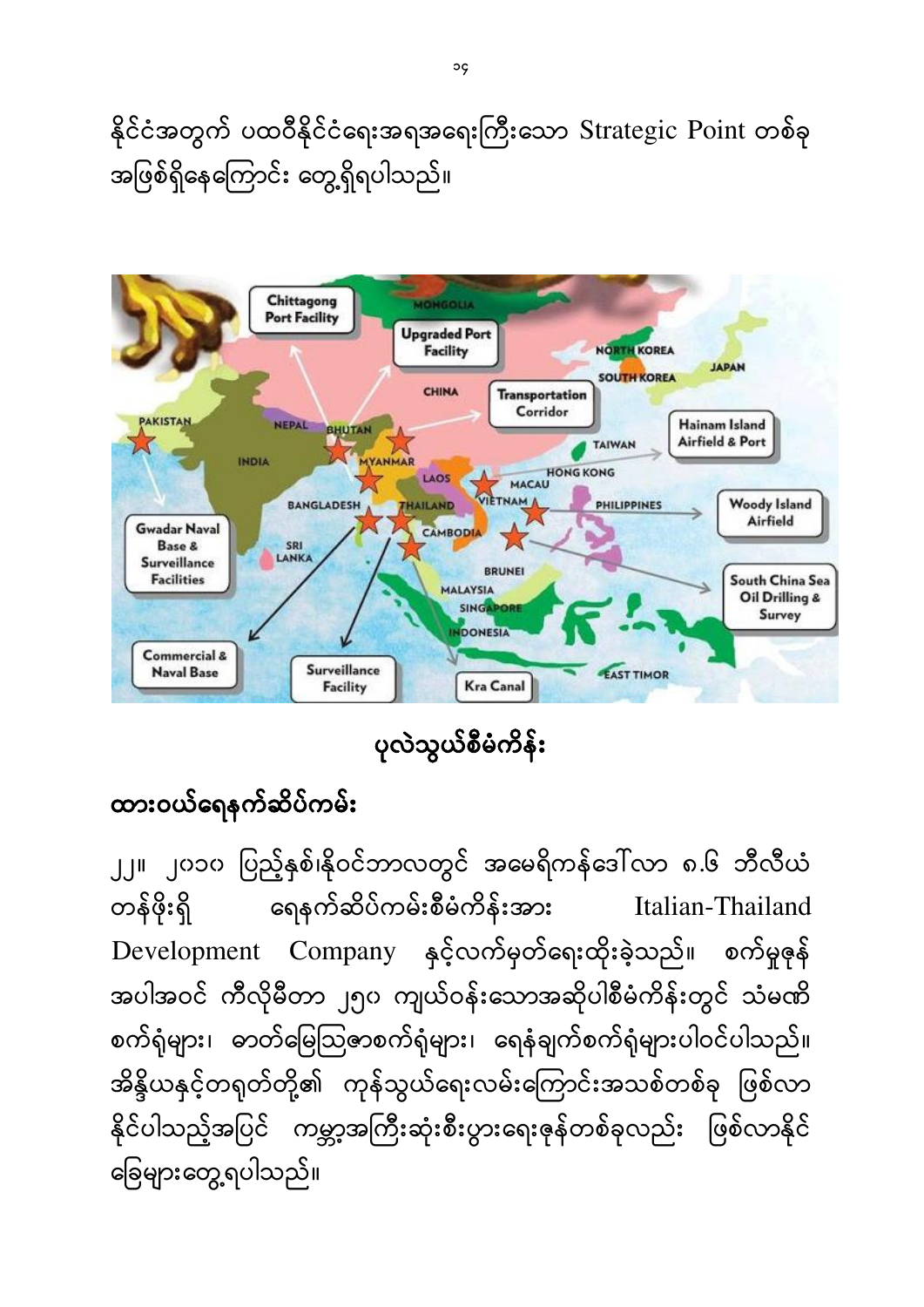### ထားဝယ်ရေနက်ဆိပ်ကမ်းကုန်သွယ်ရေးလမ်းကြောင်းသစ်



Dawei: Burma's planned regional trade hub

၂၄။ အရှေ့အလယ်ပိုင်းဒေသမှ ရေနံတင်သွင်းမှုများအတွက် ဖြတ်လမ်း ကြောင်းတစ်ခုဖြစ်လာမည်ဖြစ်ပြီးရခိုင်ကမ်းရိုးတန်းမှ သဘာဝဓာတ်ငွေ့နှင့် အရှေ့အလယ်ပိုင်းမှရေနံအား မြန်မာနိုင်ငံသို့ဖြတ်သန်းကာ တရုတ်နိုင်ငံသို့ တိုက်ရိုက်တင်ပို့နိုင်သည့် လမ်းကြောင်းသစ်တစ်ခုဖြစ်လာမည်ဖြစ်သည်။

# ဖြစ်စေနိုင်ပါသည်။

ျာ။ ထိုင်း၊ ဗီယက်နမ်နှင့် ကမ္ဘောဒီးယားနိုင်ငံတို့ အတွက်လည်း ပို့ဆောင် ဆက်သွယ်ရေးကွန်ယက်အသစ်တစ်ခု ဖြစ်ပေါ်လာမည်ဖြစ်ပါသည်။ ယခု အချိန်တွင် ထားဝယ်မှထိုင်းနိုင်ငံသို့ တိုက်ရိုက်ဆက်သွယ်ထားသည့် ၁၃၀ ကီလိုမီတာအရှည်ရှိ အဝေးပြေးလမ်းအားဖောက်လုပ်ပြီးဖြစ်ပါသည်။ ထားဝယ်ရေနက်ဆိပ်ကမ်းစီမံကိန်းသည် တိုင်းပြည်၏စီးပွားရေးအား တိုးတက်စေရံသာမက ဒေသတွင်းကုန်သွယ်မှုများအား အလှည့်အပြောင်း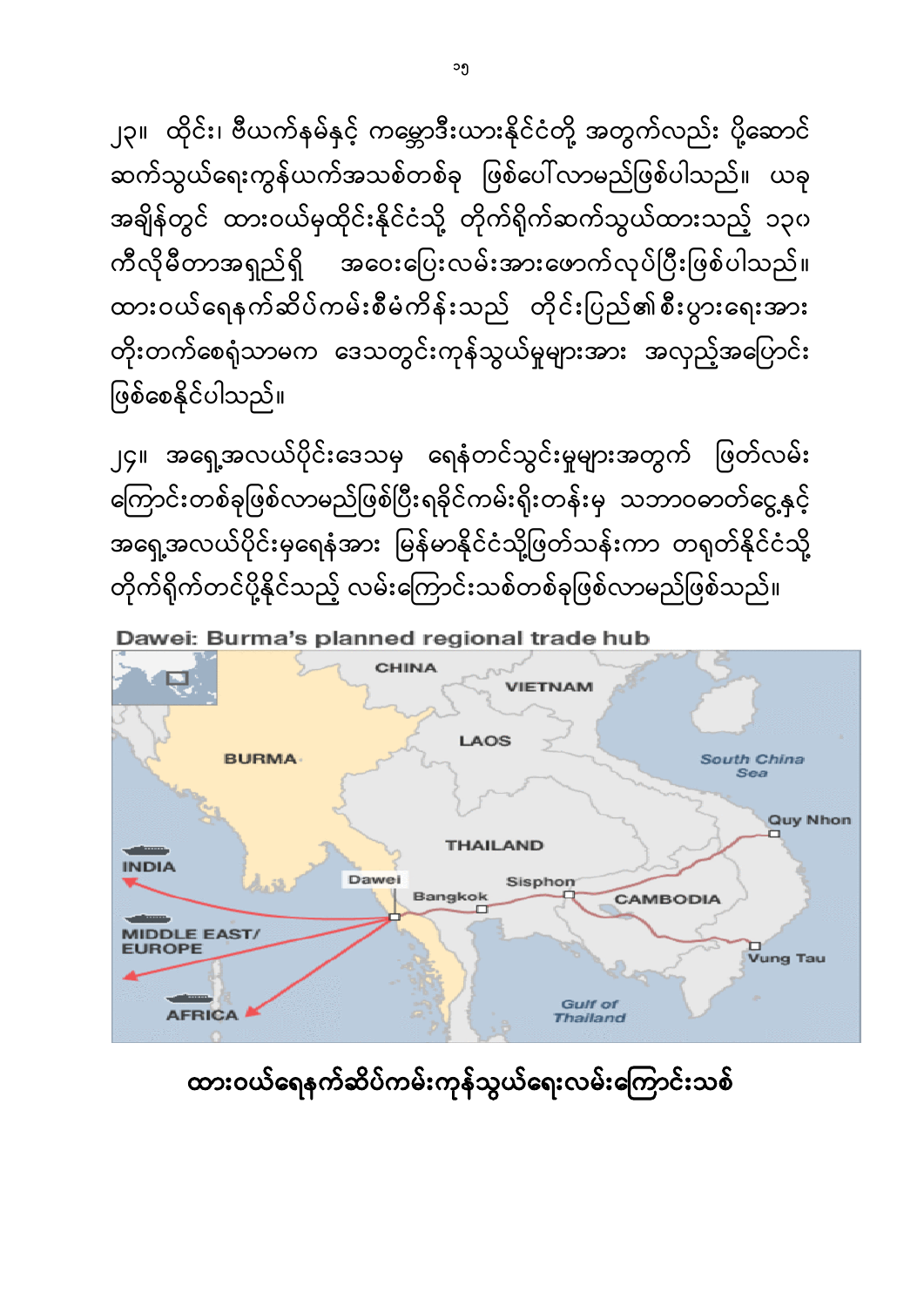တရုတ်-မြန်မာရေနံသဘာဝဓာတ်ငွေ့ပိုက်လိုင်း

၂၅။ တရုတ်နိုင်ငံသို့ ရေနံတင်သွင်းမှု ၈၀ ရာခိုင်နှုန်းသည် မလက္ကာ ရေလက်ကြားအား ဖြတ်ကျော်တင်ပို့နေရခြင်းဖြစ်ပါသည်။ တရုတ်တို့၏ စိုးရိမ်ပူပန်မှုမှာ မလက္ကာရေလက်ကြားသည် Choke Point တစ်ခုဖြစ်သည့် အမေရိကန်နှင့်အိန္ဒိယတို့အနေဖြင့် အဆိုပါလမ်းကြောင်းကို အတွက် ချုပ်ကိုင်သွားနိုင်မည်ဆိုပါက တရုတ်တို့၏စွမ်းအင်လုံခြုံမှုအား ခြိမ်းခြောက် လာမည့်အရေးပင်ဖြစ်သည်။

၂၆။ ထို့ကြောင့်မလက္ကာရေလက်ကြားလမ်းကြောင်းအား ရှောင်လွှဲနိုင်ရန် ဘင်္ဂလားပင်လယ်အော် ကျောက်ဖြူ(စစ်တွေ)ရေနက်ဆိပ်ကမ်းမှ တရုတ် နိုင်ငံယူနန်ပြည်နယ် ကူမင်းမြို့သို့ တိုက်ရိုက်သွယ်တန်းထားသည့် ရေနံ သဘာဝဓာတ် ငွေ့ပိုက်လိုင်းစီမံကိန်းအားဆောင်ရွက်ခဲ့သည်။ ၂၀၀၅ ခုနှစ်၊ ဒီဇင်ဘာလတွင် တရုတ်နိုင်ငံ Petrol China Company သည် မြန်မာနိုင်ငံမှ သဘာဝဓာတ်ငွေ့အားနှစ်(၃၀)ဝယ်ယူရေးသဘောတူစာချုပ် ချုပ်ဆိုခဲ့ပြီး ၄င်းဓာတ်ငွေ့များအား ကျောက်ဖြူ-ကူမင်းရေနံသဘာဝ ဓာတ်ငွေ့ပိုက်လိုင်း ဖြင့်ပို့ဆောင်မည်ဖြစ်သည်။ ရေနံပိုက်လိုင်းမှာ တစ်နှစ် လျှင်ရေနံစိမ်းတန်ချိန် ၁၂ သန်းပို့ဆောင်နိုင်ကာ အရှေ့အလယ်ပိုင်းနှင့် အာဖရိကမှ ရေနံစိမ်းများအား မလက္ကာရေလက်ကြားအားရှောင်လွှဲကာ တင်ပို့နိုင်မည့် မဟာဗျူဟာလမ်းကြောင်းတစ်ခုဖြစ်လာမည်ဖြစ်သည်။

၂၇။ ကျောက်ဖြူပိုက်လိုင်းသည် မြန်မာနိုင်ငံမှတစ်ဆင့် အိန္ဒိယသမုဒ္ဒရာ သို့ ထွက်ပေါက်လမ်းကြောင်းသစ်အတွက်အရေးကြီးသည့် မဟာဗျူဟာ စီမံကိန်းတစ်ခုအဖြစ် ရှုမြင်နိုင်ပြီး တရုတ်နိုင်ငံ၏အမျိုးသားအကျိုးစီးပွား၊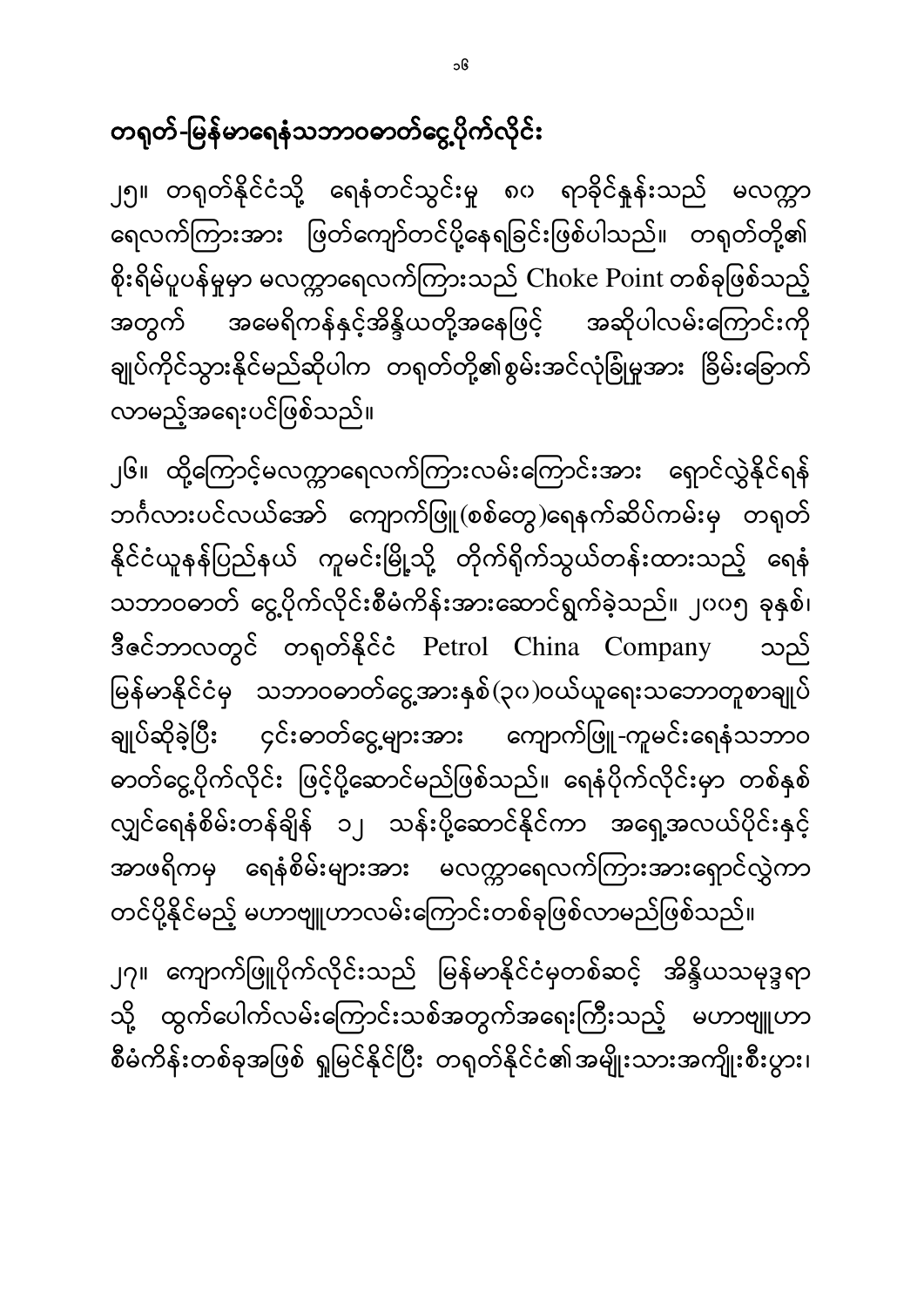စွမ်းအင်လုံခြုံရေးအတွက်ပထဝီနိုင်ငံရေးအရ အရေးပါကြောင်း တွေ့ရှိရပါ သည်။ $^{12}$ 



မြန်မာနိုင်ငံနှင့်အင်အားကြီး နိုင်ငံများအကြား အင်အားချိန်ခွင်လျှာ ĺ

၂၈။ ၂၀၁၁ ခုနှစ်မှ အစပြုသော မြန်မာနိုင်ငံ၏ပြုပြင်ပြောင်းလဲမှုဖြစ်စဉ် နှင့်အတူနိုင်ငံကြီးများသည် ၎င်းတို့၏ မဟာဗျူဟာအကျိုးစီးပွားအတွက်

1

<sup>&</sup>lt;sup>12</sup> <http://www.slideshare.net/aungkokotoe/geopolitics-of-myanmar>

<sup>13</sup> [http://graphics.thomsonreuters.com/0210/CN\\_BRMAPLN0210.gif](http://graphics.thomsonreuters.com/0210/CN_BRMAPLN0210.gif)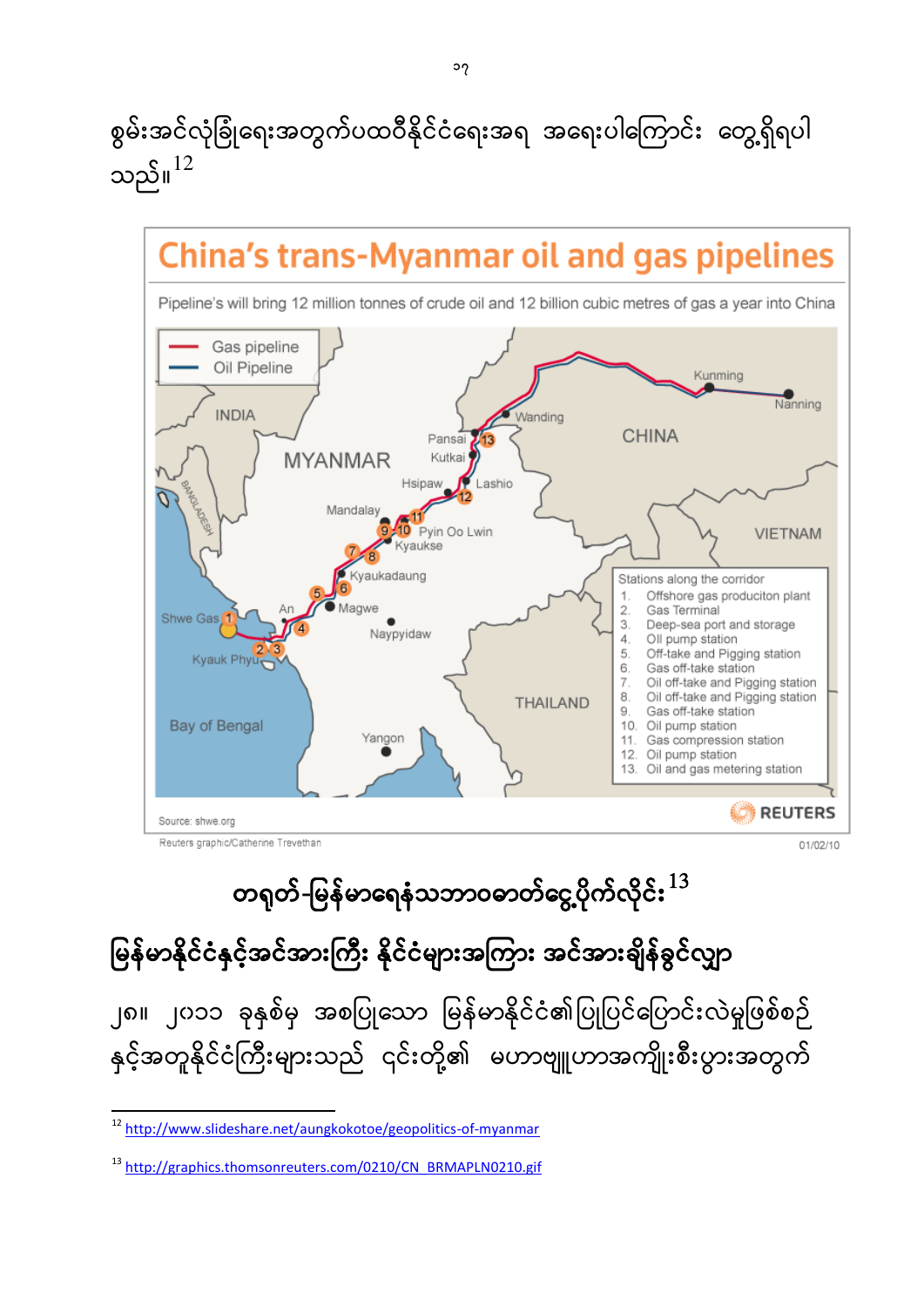၃၁။ အမေရိကန်၏အာရှဒေသမှ အဓိကမဟာမိတ်ဖြစ်သော ဂျပန်သည် လည်း အခြားအင်အားကြီးနိုင်ငံများနည်းတူ မြန်မာနိုင်ငံရှိတရုတ်၏ အိန္ဒိယသမုဒ္ဒရာ စွမ်းအင်လမ်းကြောင်းကို ဖြတ်တောက်ရန်အတွက် ငွေကြေးနှင့်နည်းပညာအရ အသာစီးရနိုင်မှုတို့ကိုအသုံးချကာ မြန်မာနိုင်ငံ

၃၀။ ဒုတိယအကြီးဆုံး အိမ်နီးချင်းဖြစ်သည့်အိန္ဒိယသည် ၎င်း၏အရှေ့ မျှော်မူဝါဒကို အကောင်အထည်ဖော်နိုင်ရန်နှင့် အရှေ့မြောက်ဒေသပြည်နယ် နိုင်ငံရေးတည်ငြိမ်မှုနှင့် စီးပွားရေးဖွံ့ဖြိုးတိုးတက်မှုတို့အတွက် များ မြေမျက်နှာ သွင်ပြင်အနေအထားအရသော်လည်းကောင်း၊ ယဉ်ကျေးမှုအရ သော်လည်းကောင်း ဆက်စပ်လျက်ရှိသည့်မြန်မာနိုင်ငံအပေါ် ပြန်လည် သုံးသပ်ရန် သတိမူမိလာခဲ့ပါသည်။

သုံးသပ်ရမည်ဆိုလျှင် အမေရိကန်တို့၏ ၂၉။ မဟာဗျူဟာကျကျ မြန်မာနိုင်ငံအပေါ် လက်တွေ့ဆန်သောထိတွေ့ဆက်ဆံမှုသည် တရုတ်နှင့် ĺ အိန္ဒိယတို့အား တပြိုင်တည်းထိန်းထားနိုင်မည့်မဟာဗျူဟာကို ရည်ရွယ် အကောင်အထည်ဖော်နေခြင်းဖြစ်ပြီး မြန်မာနိုင်ငံကို စီးပွားရေးအရစိတ်ဝင် စားမှုနည်းပါးပါသည်။

မြန်မာနိုင်ငံနှင့်ပိုမိုရင်းနှီးသော ထိတွေ့ဆက်ဆံမှုများကို ပြုလုပ်ရန် ĺ ကြိုးစားလာကြပါသည်။ အမှန်တကယ်ဆိုရလျှင် အမေရိကန်၏ အာရှ -ပစိဖိတ်ဒေသ အင်အားချိန်ခွင်လျှာထိန်းညှိုခြင်း၊ အိန္ဒိယ၏အရှိန်အဟုန် တိုးမြှင့်လာသော အရှေ့မျှော်မူဝါဒ၊ ဂျပန်၏အရှေ့တောင်အာရှဒေသတွင်း တက်ကြွသော အင်အားချိန်ခွင်လျှာထိန်းညှိုခြင်း၊ ဥရောပသမဂ္ဂ၏ အရှေ့တောင်အာရှဒေသတွင် လွှမ်းမိုးနိုင်ရန် ကြိုးပမ်းလာခြင်းတို့နှင့်အတူ မြန်မာနိုင်ငံ၏နိုင်ငံခြားဆက်ဆံရေးကို မျှခြေဖြစ်ရန် ကြိုးပမ်းလာမှု ĺ တို့သည် ကမ္ဘာ့ပထဝီနိုင်ငံရေး ပုံရိပ်ကို ပြောင်းလဲလာစေခဲ့ပါသည်။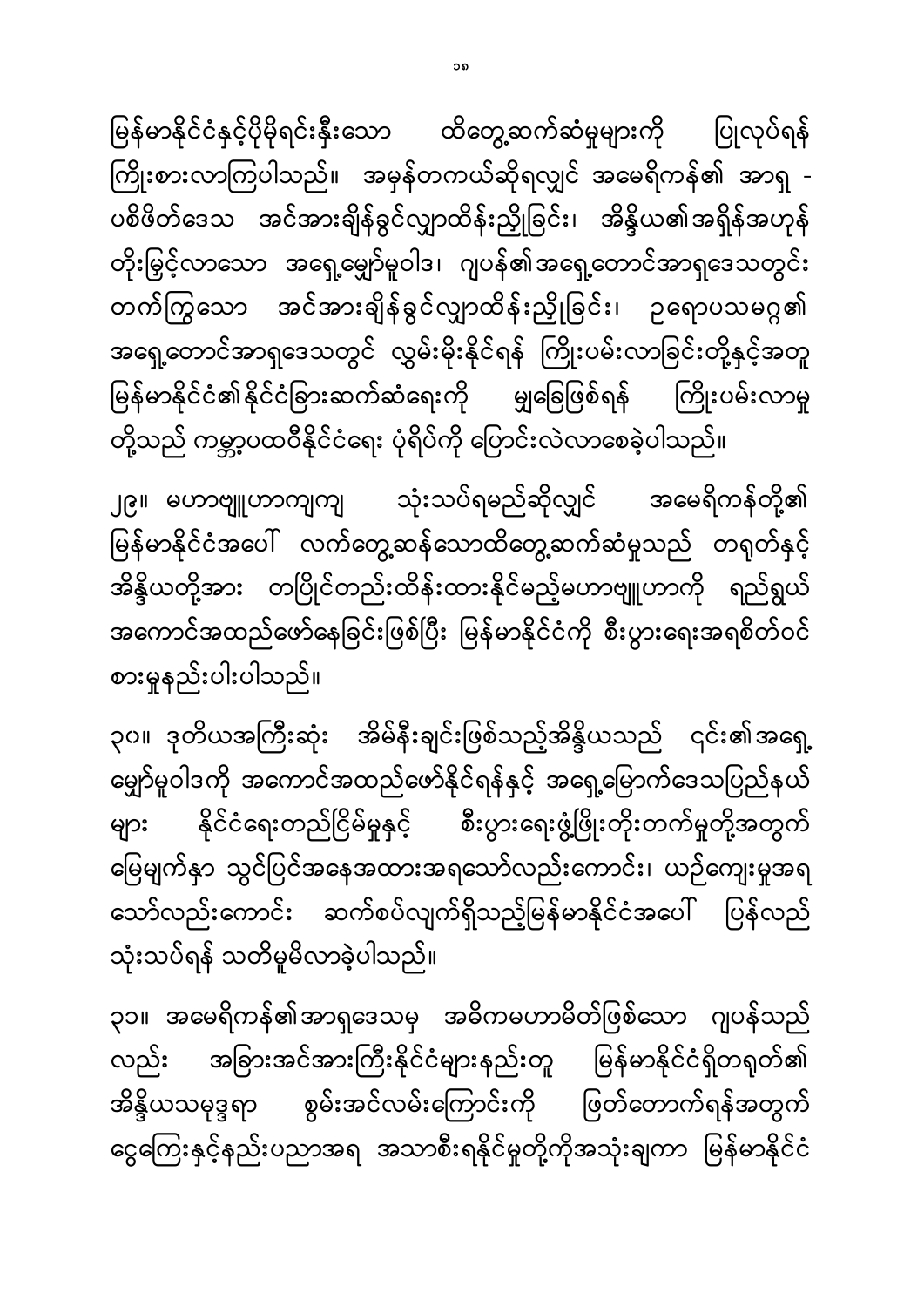၃၄။ ပထမဆုံး လုံခြုံရေးရှုထောင့်ကကြည့်လျှင် မြန်မာသည် မိမိကိုယ်ကို ယုံကြည့်အားထားမှုကို ပိုမိုမြှင့်တင်နိုင်ရန် ကြိုးပမ်းလျက်ရှိသည်။ မြန်မာ အနေဖြင့် တရုတ်၏အဝေးရောက်ပြည်နယ်တစ်ခုအဖြစ် မည့်သို့မျှဖြစ်လာ နိုင်မည် မဟုတ်သည့်အပြင် အမေရိကန်၊ အိန္ဒိယ၊ ဂျပန်နှင့် ဉရောပ သမဂ္ဂတို့၏ မဟာမိတ်နိုင်ငံအဖြစ်လည်း ကျရောက်သွားမည်မဟုတ်ပါ။ မြန်မာနိုင်ငံအတွက်အကောင်းဆုံးသောမဟာဗျူဟာမှာ တည်ရှိနေပြီးဖြစ် ĺ သော ပထဝီအနေအထားအရအချက်အခြာကျသည့် အချက်ကိုမူတည်ပြီး အင်အားကြီးနိုင်ငံကြီးများကို ဟန်ချက်ထိန်းထားနိုင်ရန်နှင့် အကျိုးအမြတ်ကို ရယူသုံးစွဲနိုင်ရန် ဖြစ်သည်။ ထို့ကြောင့် မြန်မာအနေဖြင့် နိုင်ငံကြီးများက ပြည်တွင်းနှင့် နိုင်ငံခြားရေးမူဝါဒကို ဝင်ရောက်စွက်ဖက်ပြီး အမြတ် ĺ ထုတ်မည့်အခြေအနေမှကာကွယ်ပြီး ဟန်ချက်ကိုထိန်းထားကာ နိုင်ငံ အားလုံးနှင့်ကောင်းမွန်သောဆက်ဆံရေးကို တည်ဆောက်ထားနိုင်ရန်

၃၃။ ကမ္ဘာ့အင်အားကြီးနိုင်ငံများက မြန်မာနိုင်ငံတွင်း ၎င်းတို့အကျိုးစီးပွား အရဝင်ရောက်ကစားနိုင်ရန် ကြိုးပမ်းနေကြသော်လည်း မြန်မာသည် ထိုနိုင်ငံကြီးများအကြား ဟန်ချက်ထိန်းနိုင်ရန် လုပ်ဆောင်နေသည်သာမက မိမိအကျိုးစီးပွားနှင့်တိုင်းပြည်၏ အနာဂတ်မျှော်မှန်းချက်များအတွက်လည်း မဟာဗျူဟာကျကျ လုပ်ဆောင်နေကြောင်းတွေ့ရသည်။

၃၂။ ဥရောပသမဂ္ဂ၏ မြန်မာနိုင်ငံအပေါ် မူဝါဒရေးရအရ ဟြောင်းလဲမှုသည် မြန်မာဒီမိုကရေဒီပြုပြင်ပြောင်းလဲရေးကို အားပေးထောက်မှုပြုခြင်းသာမက ŀ ၎င်း၏အာဆီယံနှင့်အာရှဒေသတို့အား တိုးမြှင့်ဆက်ဆံရေး၏တစိတ်တပိုင်း လည်းဖြစ်ပါသည်။

တွင် ဈေးကွက်ရှယ်ယာကြီးကြီးရရှိနိုင်ရန်နှင့် စွမ်းအင်ထောက်ပံ့နိုင်ရန် ကြိုးစားလာကြောင်းလည်း မြင်တွေ့နေရပါသည်။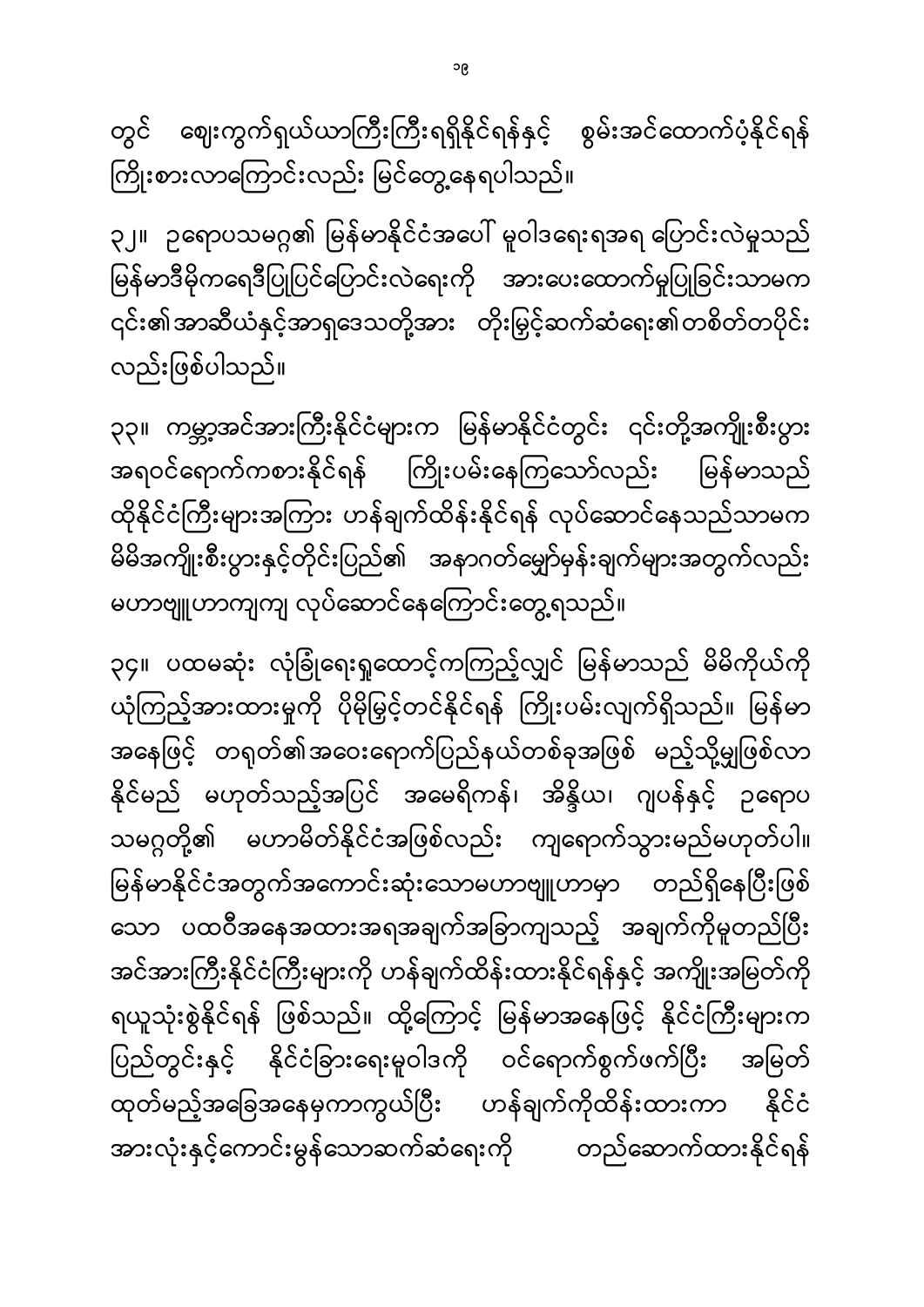လိုအပ်ပါသည်။ ၂၀၁၀ ခုနှစ်နောက်ပိုင်းတွင် မြန်မာခေါင်းဆောင်များသည် အမေရိကန်၊ တရုတ်၊ အိန္ဒိယနှင့် ဥရောပ သမဂ္ဂနိုင်ငံများသို့ ကြိမ်ဖန်များစွာ သွားရောက်ကာ သံတမန်ပရိယာယ်ကြွယ်၀မှုကို ပြသခဲ့ကြသည်။ ဤသည်မှာ ပြင်ပဖိအားများကို လျော့ချနိုင်ရန်နှင့်လိုက်လျောမှုများကို ရရှိနိုင်ရန် တမင်လုပ်ဆောင်ခဲ့ခြင်း ဖြစ်သည်။ အမေရိကန်၊ အိန္ဒိယ အစရှိသော နိုင်ငံများနှင့်ဆက်ဆံရေး အေးစက်နေစဉ်အတွင်းကပင် မြန်မာ တို့အနေဖြင့် နှစ်နိုင်ငံလုံးနှင့်ပုံမှန်ဆက်ဆံရေး ပြန်လည်ရရှိရန်နှင့် ပူးပေါင်း ဆောင်ရွက်မှုကို တိုးမြှင့်နိုင်ရန်ကြိုးပမ်းခဲ့ပါသည်။ မြန်မာအနေဖြင့် အမေရိကန်အား မေ့ထား၍မရသော မဟာအင်အားကြီးနိုင်ငံအနေဖြင့် ရှုမြင်ပြီး နိုင်ငံတကာအသိုက်အဝန်းတွင်းဝင်ရောက်နိုင်ရန် ကူညီပေးနိုင် လိမ့်မည်ဟု ထင်မြင်သည်။ အိန္ဒိယအားလည်း လုံခြုံရေးနှင့် စီးပွားရေး ပူးပေါင်းဆောင်ရွက်နိုင်ရန် အရေးပါသောအိမ်နီးချင်းအဖြစ် ရှုမြင်ထား ။

၃၅။ ဒုတိယအချက်အနေဖြင့် စီးပွားရေးဆိုင်ရာ ရှုထောင့်ကကြည့်လျင် မြန်မာသည် စီးပွားရေးအလျင်အမြန် ဖွံ့ဖြိုးတိုးတက်နိုင်ရန်နှင့် ခေတ်မီလာ ĺ စေရန် အင်အားကြီးနိုင်ငံကြီးများနှင့်ပိုမိုထိတွေ့ဆက်ဆံရန် လိုအပ် ပါသည်။ တရုတ် - မြန်မာ စွမ်းအင် လမ်းကြောင်းတည်ဆောက်ရန်နှင့် BCIM - စီးပွားရေး စင်္ကြန်တည်ဆောက်ရန် တရုတ်နိုင်ငံနှင့်တက်ကြွစွာ ပူးပေါင်းဆောင်ရွက်လျက်ရှိသည်။ ထို့အပြင် ယခင်သမ္မတဦးသိန်းစိန် လက်ထက်အမေရိကန်ခရီးစဉ်အတွင်း မြန်မာသည် နိုင်ငံရေးနှင့် စီးပွားရေး ပြုပြင်ပြောင်းလဲမှုများနှင့် အမျိုးသားစည်းလုံးညီညွှတ်ရေးတို့ကို လုပ်ဆောင် ŀ နေပြီဖြစ်သောကြောင့် အမေရိကန် ကုမ္ပဏီများအနေဖြင့် မြန်မာနိုင်ငံတွင် လာရောက်ရင်းနှီးမြှပ်နှံကြရန်လည်း ဖိတ်ခေါ်ခဲ့ပါသည်။ ၂၀၁၄ခုနှစ် အိန္ဒိယတွင် ဝန်ကြီးချုပ်မိုဒီ၏အစိုးရသစ်တက်လာပြီးနောက် အရှေ့မျှော်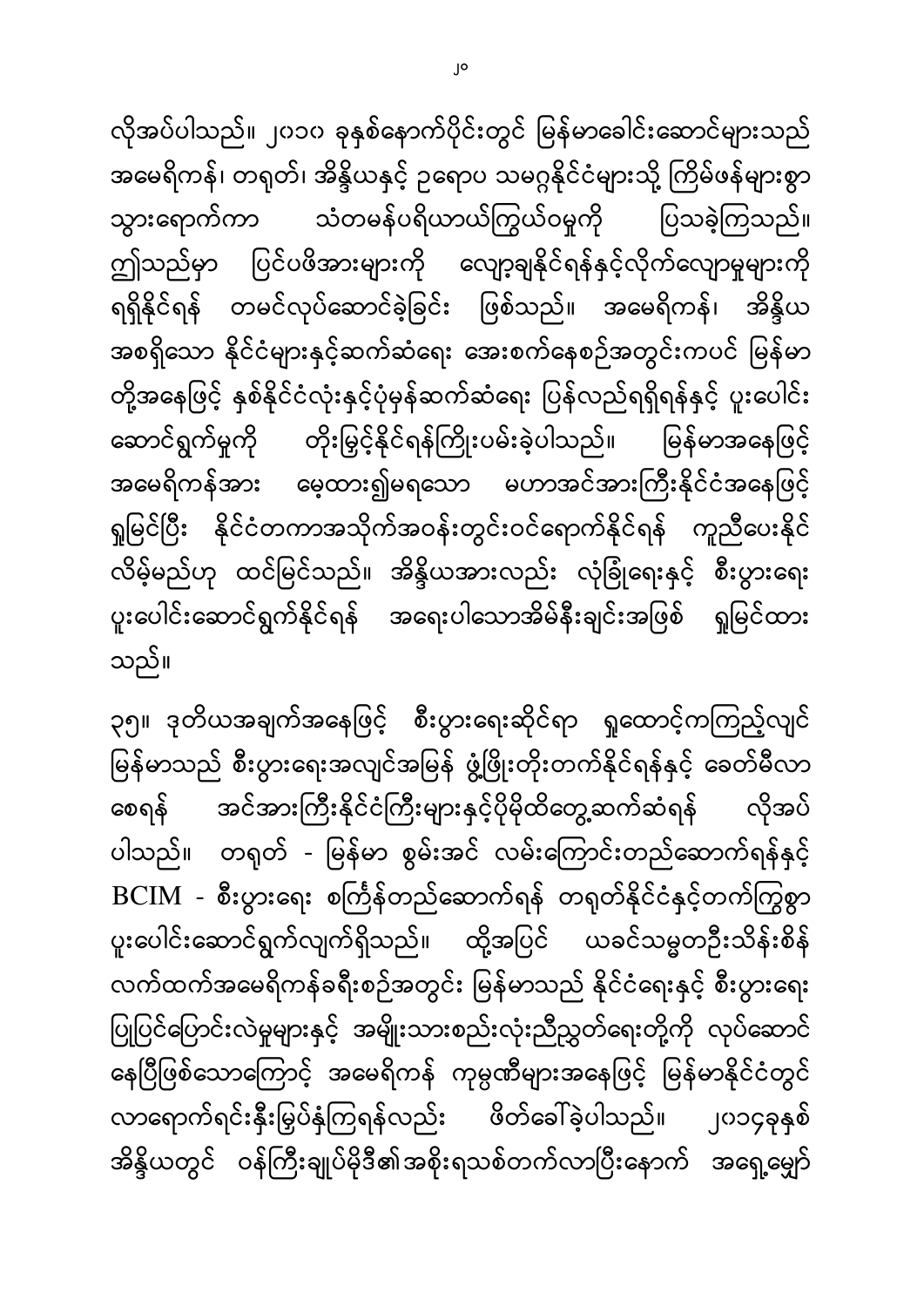**.** <sup>14</sup> Rivalry and Cooperation: A New "Great Game" in Myanmar by Dai Yonghong, Institute for Security and Development Policy publication <http://isdp.eu/publication/rivalry-cooperation-new-great-game-myanmar/>

၃၇။ အထက်ဖော်ပြပါအချက်များသည် ပထဝီနိုင်ငံရေးဆိုင်ရာ သဘောတရားများ နှင့်မြန်မာနိုင်ငံ၏ဒေသတွင်းနိုင်ငံများအကြား ပထဝီနိုင်ငံရေးအရအရေး ပါသောအချက်များအား အကျဉ်းချုပ်ဖော်ပြထားခြင်းဖြစ်ပါသည်။ မြန်မာနိုင်ငံ သည် နိုင်ငံရေးပြုပြင်ပြောင်းလဲမှုများနှင့်အတူ ပိုမိုပွင့်လင်းလာသော အခြေအနေတွင် နိုင်ငံတကာရေးရာပြသနာများနှင့်ပိုမိုထိတွေ့လာနိုင်သလို စီးပွားရေးဖွံ့ဖြိုးတိုးတက်မှုနှင့်နိုင်ငံသားများ၏ လူမှုစီးပွားဖွံ့ဖြိုးတိုးတက်မှု ကိုလည်း ပိုမိုမျှော်လင့်နိုင်ပါသည်။ ထို့အတူ အင်အားကြီးနိုင်ငံများ၏ပထဝီ နိုင်ငံရေးနှင့် စီးပွားရေးစစ်ပွဲများအတွက် ကြားခံစစ်မြေပြင်တစ်ရပ်

၃၆။ ၂၀၁၁ခုနှစ်နောက်ပိုင်း လုံခြုံရေး၊ နိုင်ငံရေးနှင့် စီးပွားရေးဆိုင်ရာ လားရာတို့ ပြောင်းလဲလာခဲ့ပြီး နောက်ပိုင်းတွင် အပြည်ပြည်ဆိုင်ရာ နိုင်ငံရေးပင်မရေစီးကြောင်းကြီးအတွင်း ပြန်လည်ဝင်ရောက်နိုင်ရန် အတွက် စိန်ခေါ် မှုများစွာက ခြိမ်းခြောက်လျက်ရှိကြောင်း မြန်မာတို့အနေဖြင့် သိမြင်လာခဲ့ပါသည်။ မြန်မာ၏ဟန်ချက်ထိန်းညှိခြင်း မဟာဗျူဟာသည် ပြည်တွင်းနှင့်ပြည်ပဆိုင်ရာ အချက်အလက်များစွာပေါ်မူတည်ပြီး ထိရောက်မှု ရှိနိုင်ပါသည်။ $^{14}$ 

ſ

နိဂုံး

မူဝါဒ၏ စီးပွားရေးဆိုင်ရာအပိုင်းသည် ပိုမိုသိသာထင်ရှားလာခဲ့ပါသည်။ အဆိုပါမူဝါဒသည် မြန်မာအတွက်အရေးပါသော မျှော်မှန်းချက်တစ်ခု ဖြစ်လာပါသည်။ မြန်မာအနေဖြင့် အိန္ဒိယအစိုးရ၏ စီးပွားရေး မူဝါဒအပေါ် များစွာမျှော်လင့်ထားပြီး မြန်မာ့စီးပွားရေးတွင် အိန္ဒိယကပိုမိုဝင်ရောက် လာနိုင်မည့် အနေအထားကို စောင့်ကြည့်လျက်ရှိပါသည်။